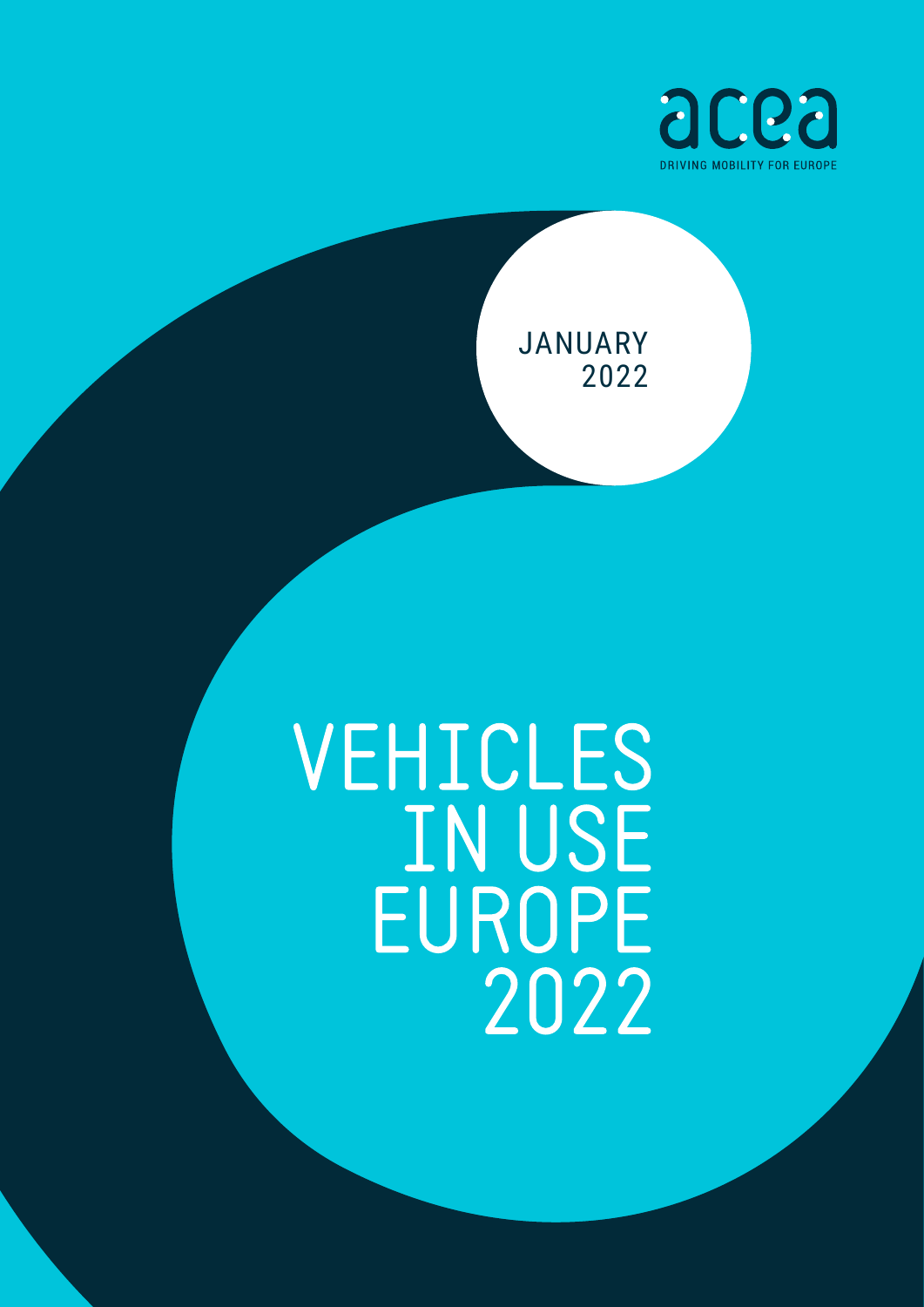# TABLE OF CONTENTS

| <b>EXECUTIVE SUMMARY</b>             | $\overline{3}$ |
|--------------------------------------|----------------|
| EUROPEAN UNION, EFTA, EUROPE         |                |
| Passenger cars                       | 4              |
| Light commercial vehicles            | 5.             |
| Medium and heavy commercial vehicles | 6              |
| <b>Buses</b>                         | 7              |
| Total commercial vehicles and buses  | 8              |
| <b>Total motor vehicles</b>          | 9              |
| <b>BY AGE</b>                        |                |
| Passenger cars                       | 10             |
| Light commercial vehicles            | 11             |
| Medium and heavy commercial vehicles | 12             |
| <b>Buses</b>                         | 13             |
| <b>BY FUEL TYPE</b>                  |                |
| Passenger cars                       | 14             |
| Light commercial vehicles            | 15             |
| Medium and heavy commercial vehicles | 16             |
| <b>Buses</b>                         | 17             |
| <b>MOTORISATION RATES</b>            |                |
| Passenger cars                       | 18             |
| <b>Commercial vehicles</b>           | 19             |
| <b>VEHICLE OWNERSHIP</b>             | 20             |

Data source: the European Automobile Manufacturers' Association (ACEA), based on aggregated data provided by the national automobile associations and IHS MARKIT.

© Reproduction of the content of this document is not permitted without the prior written consent of ACEA. Whenever reproduction is permitted, ACEA shall be referred to as source of the information.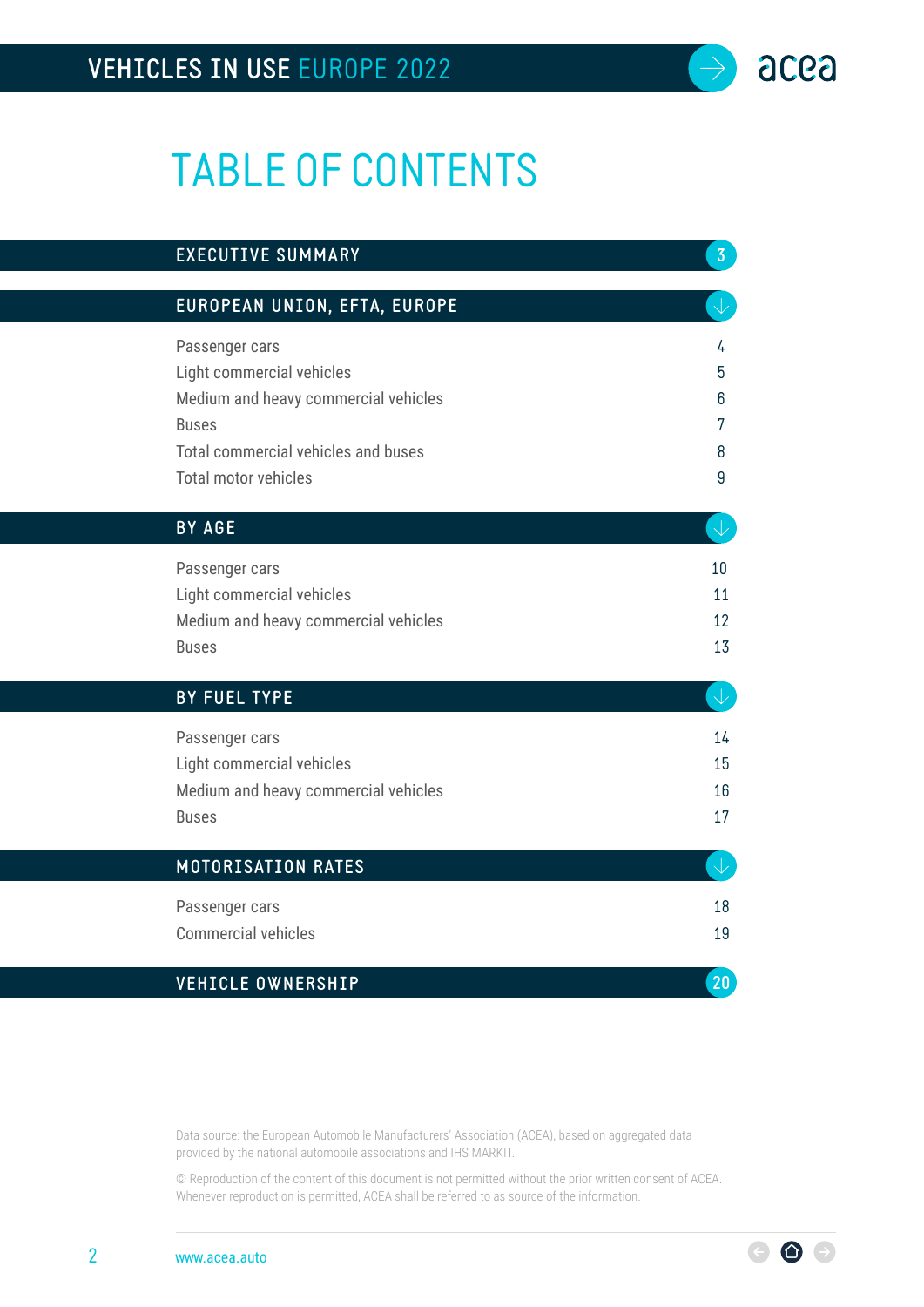

**[18](#page-17-0)**

 $\bigcap$ 

# <span id="page-2-0"></span>EXECUTIVE SUMMARY

- In 2020, the EU passenger car fleet grew by 1.2% compared to 2019, with 246.3 million cars on the road in total. The highest growth was seen in Romania  $(+5.4%)$  and Slovakia  $(+5.1%)$ . while the French car fleet shrank slightly (-0.3%). **[4](#page-3-0)**
- Nearly 29 million vans are in circulation throughout the European Union, half of which can be found in three countries: France (5.9 million vans), Italy (4.3 million) and Spain (3.9 million). **[5](#page-4-0)**
- There are more than 6.2 million medium and heavy commercial vehicles on EU roads, up 1.7% compared to 2019. With around 1.2 million trucks, Poland has the largest fleet by far. **[6](#page-5-0)**
- 684,285 buses are in operation across the European Union, almost half of which can be found in three countries alone: Poland (124,526), Italy (99,883) and France (93,506). **[7](#page-6-0)**
- EU cars are now on average 11.8 years old. Lithuania and Romania have the oldest car fleets, with vehicles almost 17 years old. The newest passenger cars can be found in Luxembourg (6.7 years). **[10](#page-9-0)**
- The average age of light commercial vehicles in the EU is 11.9 years. Of the EU's four major markets, Italy has the oldest van fleet (13.8 years), followed closely by Spain (13.3 years). **[11](#page-10-0)**
- Trucks are on average 13.9 years old in the European Union. With an average age of 21.4 years, Greece has the oldest truck fleet, while the newest ones can be found in Luxembourg (6.7 years) and Austria (7 years). **[12](#page-11-0)**
- Buses on EU roads are on average 12.8 years old. Aged more than 19 years, Greek buses are the oldest in the region. Only six countries in the European Union have a bus fleet that is less than 10 years old. **[13](#page-12-0)**
- Despite the strong increase in sales seen in recent years, alternatively-powered passenger cars still make up only 5.3% of the total EU car fleet. Battery electric cars and plug-in hybrids account for just 0.5% and 0.6%, of the fleet respectively, while 1.2% of all cars on EU roads are hybrid electric. **[14](#page-13-0)**
- Diesel-powered light commercial vehicles are still dominant in all EU countries except for Greece: 91.2% of the EU van fleet runs on diesel and just 0.4% of vans in the EU are battery electric. **[15](#page-14-0)**
- 96.3% of all trucks in the European Union run on diesel, while petrol fuels less than 1% of the fleet. 0.24% of trucks on EU roads have a zero-emission powertrain, up from 0.04% in 2019. **[16](#page-15-0)**
- Diesel buses account for 93.5% of the EU fleet, with only 0.9% being battery electric and 1.4% hybrid electric. However, significant shares of electric buses can be found in the Netherlands (12.4%) and Luxembourg (6.6%). **[17](#page-16-0)**
- The European Union counts 560 passenger cars and 81 commercial vehicles per 1,000 inhabitants. **[18](#page-17-0)**
- Luxembourg has the highest car density in the EU (696 per 1,000 people), followed by Italy (666). By contrast, the lowest density for both cars (353) and commercial vehicles (40) can be found in Latvia.
- In Latvia nearly 43% of all households do not own a car, while almost 32% of French families have two passenger cars. **[20](#page-19-0)**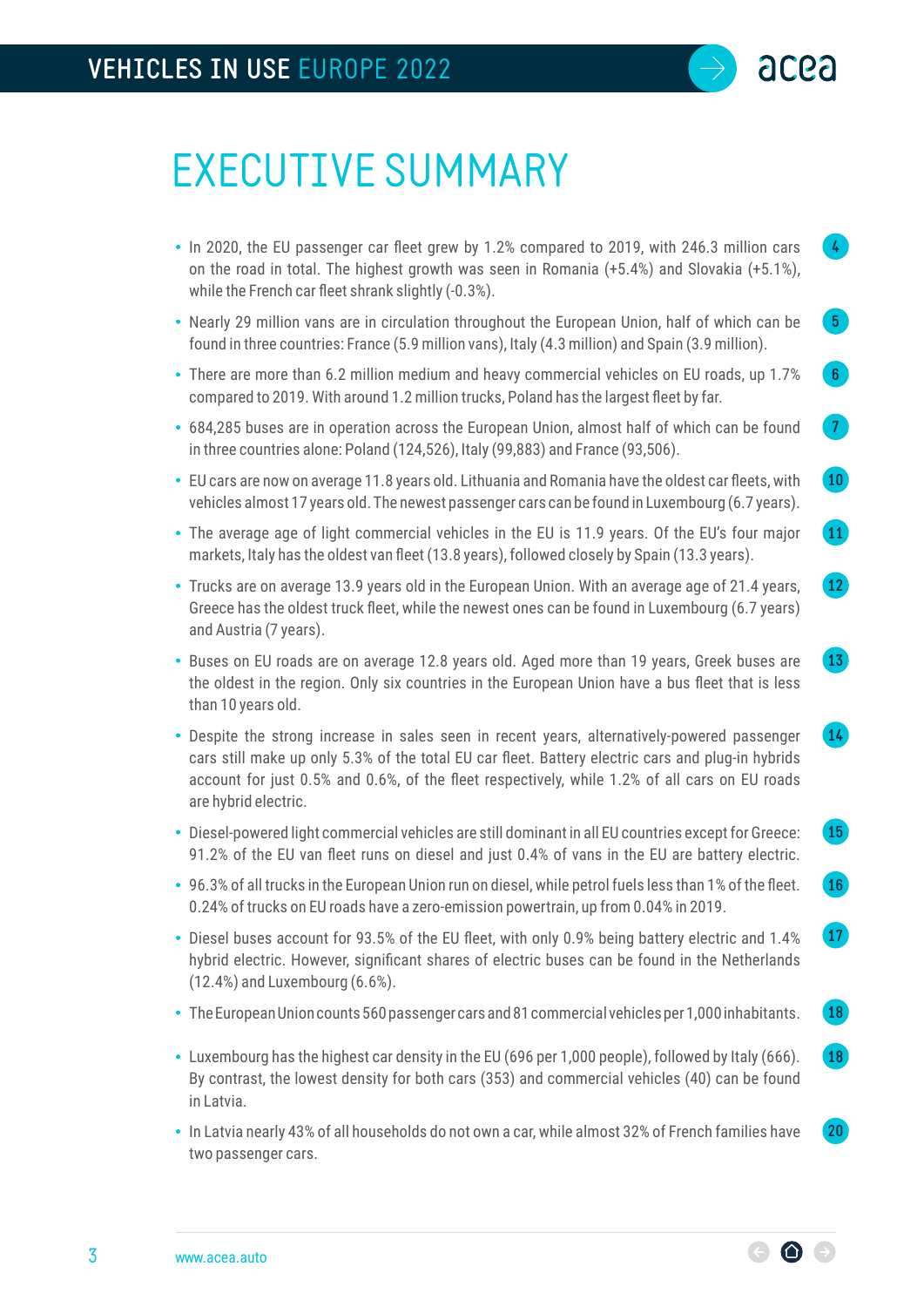

 $\bullet$  $\bullet$ 

 $\qquad \qquad \rightarrow$ 

<span id="page-3-0"></span>

|                       | 2016        | 2017        | 2018        | 2019        | 2020        | %change<br>20/19 |
|-----------------------|-------------|-------------|-------------|-------------|-------------|------------------|
| Austria               | 4,821,557   | 4,898,578   | 4,978,852   | 5,039,548   | 5,091,827   | 1.0              |
| Belgium               | 5,669,766   | 5,735,280   | 5,782,684   | 5,813,771   | 5,827,195   | 0.2              |
| Croatia               | 1,528,119   | 1,567,883   | 1,665,391   | 1,728,911   | 1,733,727   | 0.3              |
| Cyprus                | 508,284     | 526,617     | 550,695     | 572,501     | 578,158     | 1.0              |
| Czech Republic        | 5,368,660   | 5,592,738   | 5,802,520   | 5,989,538   | 6,129,874   | 2.3              |
| Denmark               | 2,465,956   | 2,529,979   | 2,593,589   | 2,650,227   | 2,720,273   | 2.6              |
| Estonia               | 703,151     | 725,944     | 746,464     | 794,926     | 808,689     | 1.7              |
| Finland               | 2,629,432   | 2,668,930   | 2,696,334   | 2,720,307   | 2,748,448   | 1.0              |
| France                | 37,586,724  | 38,086,586  | 38,253,851  | 38,467,190  | 38,346,266  | $-0.3$           |
| Germany               | 45,803,560  | 46,474,594  | 47,095,784  | 47,715,977  | 48,248,584  | 1.1              |
| Greece                | 5,126,024   | 5,169,026   | 5,164,183   | 5,247,295   | 5,315,875   | 1.3              |
| Hungary               | 3,308,495   | 3,467,861   | 3,638,374   | 3,809,670   | 3,918,923   | 2.9              |
| Ireland               | 2,089,419   | 2,064,020   | 2,104,060   | 2,172,098   | 2,215,127   | 2.0              |
| Italy                 | 37,876,138  | 38,520,321  | 39,018,170  | 39,545,232  | 39,717,874  | 0.4              |
| Latvia                | 594,295     | 617,791     | 636,671     | 656,875     | 672,962     | 2.4              |
| Lithuania             | 1,190,146   | 1,212,154   | 1,238,119   | 1,264,084   | 1,285,743   | 1.7              |
| Luxembourg            | 390,933     | 403,258     | 415,128     | 426,324     | 435,989     | 2.3              |
| Netherlands           | 8,439,318   | 8,594,600   | 8,787,283   | 8,938,572   | 9,049,959   | 1.2              |
| Poland                | 21,675,388  | 22,503,579  | 23,429,016  | 24,360,166  | 25,113,862  | 3.1              |
| Portugal              | 4,600,000   | 4,800,000   | 5,015,000   | 5,205,000   | 5,300,000   | 1.8              |
| Romania               | 5,470,578   | 5,996,377   | 6,450,750   | 6,901,236   | 7,274,728   | 5.4              |
| Slovakia              | 2,124,972   | 2,228,118   | 2,326,787   | 2,326,787   | 2,444,478   | 5.1              |
| Slovenia              | 1,143,218   | 1,192,358   | 1,220,814   | 1,249,364   | 1,253,984   | 0.4              |
| Spain                 | 23,320,290  | 23,942,022  | 24,520,287  | 25,008,222  | 25,169,158  | 0.6              |
| Sweden                | 4,768,060   | 4,845,609   | 4,870,783   | 4,887,904   | 4,944,067   | 1.1              |
| <b>EUROPEAN UNION</b> | 229,202,483 | 234,364,223 | 239,001,589 | 243,491,725 | 246,345,770 | $1.2$            |
| Iceland               | 211,456     | 214,045     | 222,729     | 223,999     | 227,907     | 1.7              |
| Norway                | 2,639,245   | 2,693,021   | 2,720,013   | 2,768,990   | 2,794,457   | 0.9              |
| Switzerland           | 4,571,994   | 4,620,630   | 4,665,390   | 4,572,188   | 4,728,444   | 3.4              |
| <b>EFTA</b>           | 7,422,695   | 7,527,696   | 7,608,132   | 7,565,177   | 7,750,808   | 2.5              |
| Russia                | 41,606,327  | 42,376,408  | 43,525,868  | 44,528,605  | 45,006,115  | 1.1              |
| Turkey                | 11,317,998  | 12,035,978  | 12,398,190  | 12,503,049  | 13,099,041  | 4.8              |
| <b>United Kingdom</b> | 34,378,386  | 34,686,328  | 34,887,915  | 35,168,259  | 36,454,665  | 3.7              |
| <b>EUROPE</b>         | 323,927,889 | 330,990,633 | 337,421,694 | 343,256,815 | 348,656,399 | 1.6              |

1. Data for Bulgaria and Malta not available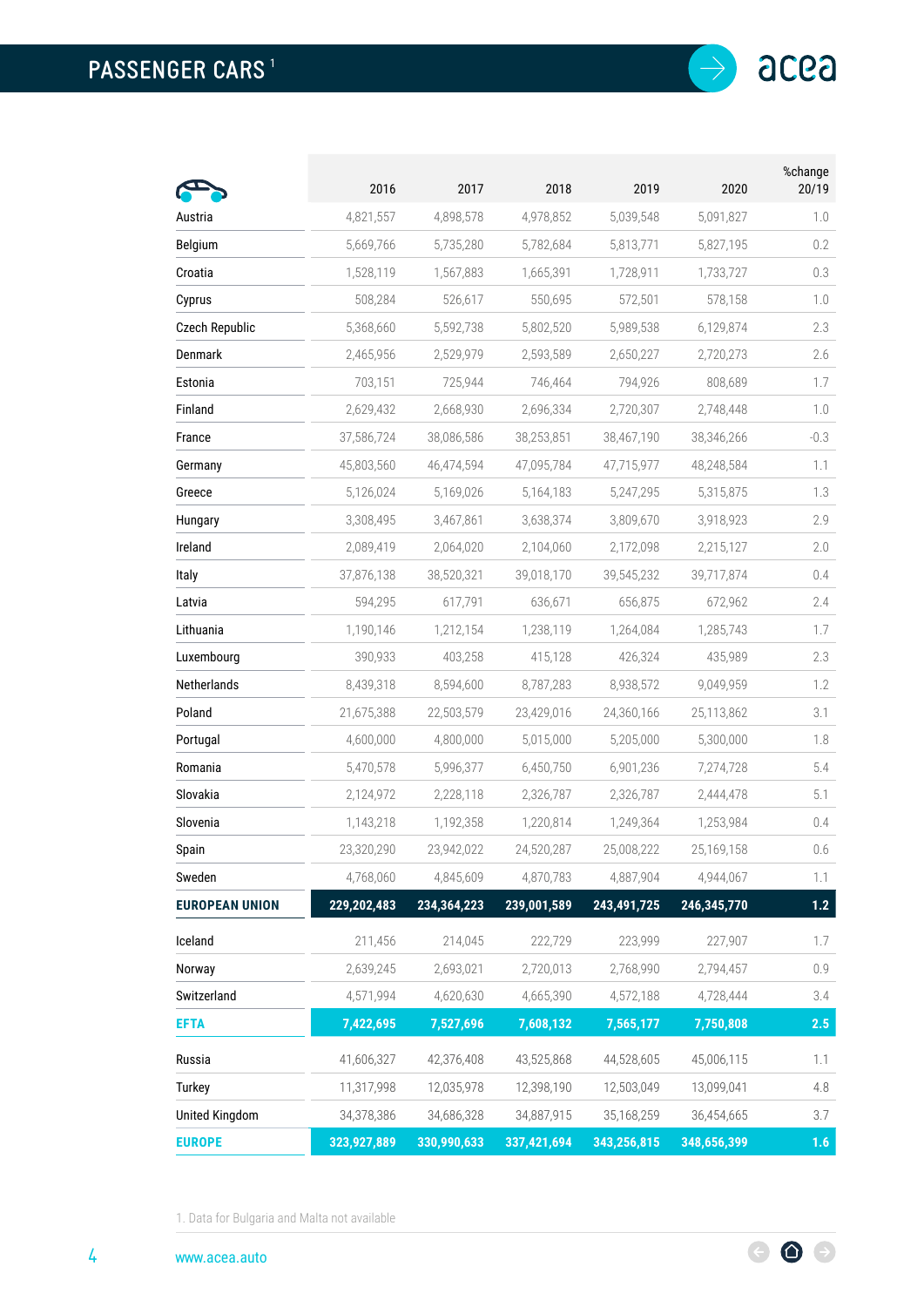

 $\Theta$  $\Theta$ 

 $\qquad \qquad \rightarrow$ 

<span id="page-4-0"></span>

|                       | 2016        | 2017       | 2018       | 2019       | 2020       | %change<br>20/19 |
|-----------------------|-------------|------------|------------|------------|------------|------------------|
| Austria               | 387,786     | 403,987    | 422,745    | 440,582    | 458,253    | 4.0              |
| Belgium               | 709,653     | 740,801    | 769,679    | 798,942    | 829,416    | 3.8              |
| Croatia               | 110,940     | 118,817    | 135,054    | 145,750    | 152,923    | 4.9              |
| Cyprus                | 94,673      | 95,705     | 98,533     | 101,528    | 102,951    | 1.4              |
| Czech Republic        | 547,038     | 561,265    | 574,722    | 587,186    | 596,481    | 1.6              |
| Denmark               | 397,078     | 395,524    | 389,339    | 379,993    | 376,235    | $-1.0$           |
| Estonia               | 71,436      | 77,108     | 83,307     | 91,266     | 95,246     | 4.4              |
| Finland               | 311,376     | 319,460    | 325,656    | 330,671    | 338,389    | 2.3              |
| France                | 5,998,821   | 6,156,358  | 6,197,838  | 6,005,017  | 5,904,396  | $-1.7$           |
| Germany               | 2,485,288   | 2,605,702  | 2,724,783  | 2,856,676  | 2,999,416  | 5.0              |
| Greece                | 858,287     | 871,733    | 889,638    | 906,798    | 921,776    | 1.7              |
| Hungary               | 406,202     | 425,246    | 446,647    | 470,454    | 485,582    | 3.2              |
| Ireland               | 315,671     | 373,603    | 380,883    | 395,379    | 397,702    | 0.6              |
| Italy                 | 4,002,578   | 4,082,516  | 4,145,176  | 4,209,037  | 4,260,610  | 1.2              |
| Latvia                | 47.487      | 49,297     | 50,835     | 52,970     | 50,500     | $-4.7$           |
| Lithuania             | 47,583      | 48,578     | 49,576     | 50,628     | 52,799     | 4.3              |
| Luxembourg            | 32,886      | 34,841     | 36,603     | 38,547     | 39,006     | 1.2              |
| Netherlands           | 927,165     | 957,225    | 995,784    | 1,021,213  | 1,031,010  | 1.0              |
| Poland                | 2,515,751   | 2,574,312  | 2,649,198  | 2,733,004  | 2,814,490  | 3.0              |
| Portugal              | 1,090,000   | 1,100,000  | 1,120,000  | 1,135,000  | 1,140,000  | 0.4              |
| Romania               | 679,501     | 720,147    | 758,037    | 811,286    | 850,998    | 4.9              |
| Slovakia              | 242,539     | 250,732    | 259,629    | 263,913    | 268,000    | 1.5              |
| Slovenia              | 73,103      | 78,682     | 83,718     | 88,361     | 91,331     | 3.4              |
| Spain                 | 3,406,556   | 3,529,695  | 3,665,518  | 3,786,558  | 3,862,157  | 2.0              |
| Sweden                | 534,748     | 555,363    | 572,075    | 585,091    | 595,580    | 1.8              |
| <b>EUROPEAN UNION</b> | 26,294,146  | 27,126,697 | 27,824,973 | 28,285,850 | 28,715,247 | 1.5              |
| Iceland               | 20,583      | 21,427     | 22,371     | 22,995     | 24,060     | 4.6              |
| Norway                | 495.434     | 504,527    | 509,361    | 521,949    | 517,550    | $-0.8$           |
| Switzerland           | 357,448     | 369,299    | 383,918    | 391,490    | 417,517    | 6.6              |
| <b>EFTA</b>           | 873,465     | 895,253    | 915,650    | 936,434    | 959,127    | 2.4              |
| Russia                | 3,989,430   | 4,062,864  | 4,108,271  | 4,165,269  | 4,189,037  | 0.6              |
| Turkey                | 3,906,416   | 4,121,243  | 4,243,107  | 4,290,292  | 4,432,127  | 3.3              |
| <b>United Kingdom</b> | 4,178,733   | 4,299,828  | 4,407,561  | 4,527,724  | 5,141,909  | 13.6             |
| <b>EUROPE</b>         | 323,927,889 | 40,505,885 | 41,499,562 | 42,205,569 | 43,437,447 | 2.9              |

2. Up to 3.5 tonnes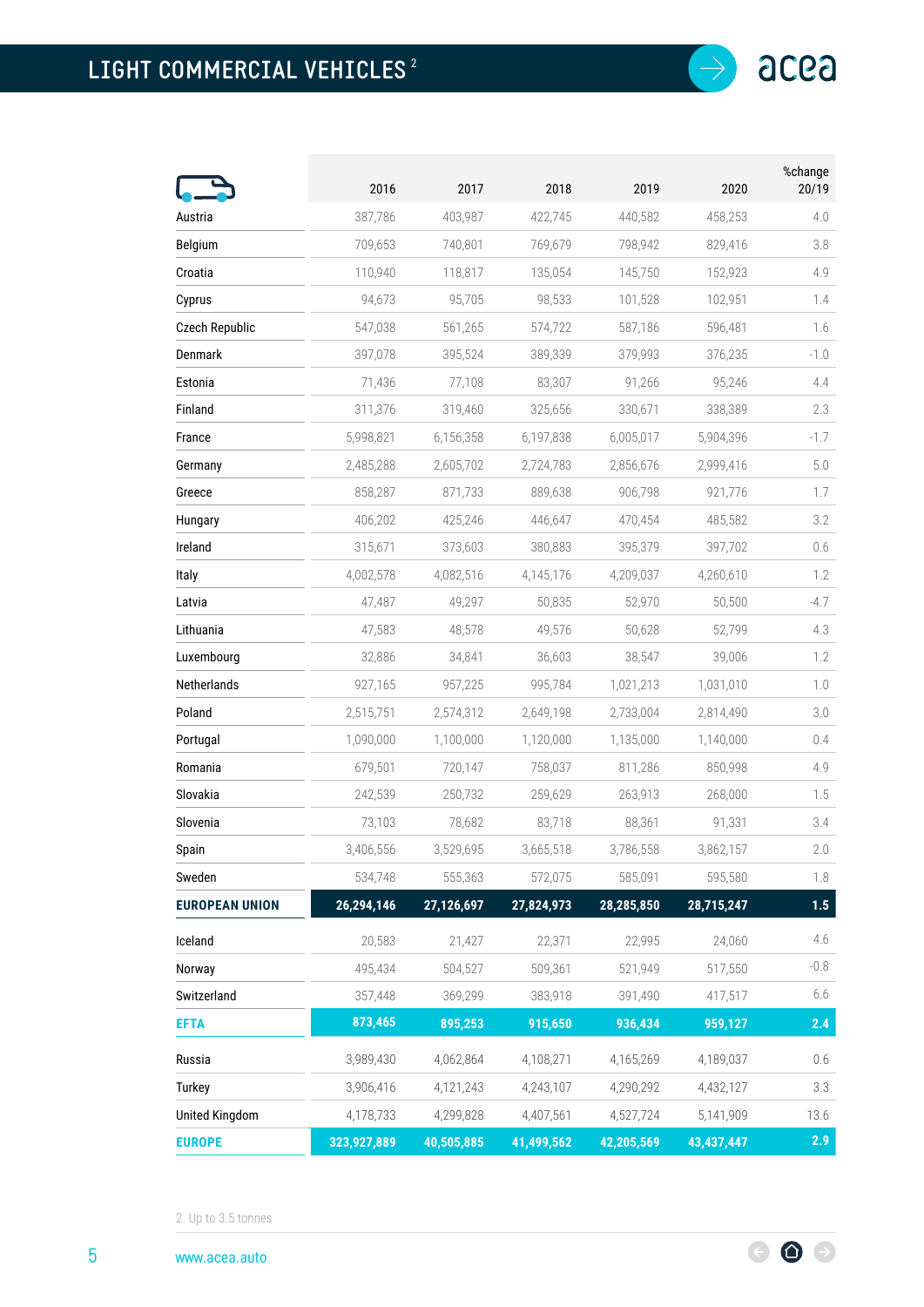## <span id="page-5-0"></span>**MEDIUM AND HEAVY COMMERCIAL VEHICLES** <sup>3</sup>



 $\Theta$  $\Theta$ 

 $\qquad \qquad \rightarrow$ 

|                       | 2016        | 2017       | 2018       | 2019       | 2020       | %change<br>20/19 |
|-----------------------|-------------|------------|------------|------------|------------|------------------|
| Austria               | 69,428      | 70,791     | 72,486     | 73,336     | 73,381     | 0.1              |
| Belgium               | 142,744     | 144,293    | 146,081    | 147,756    | 147,016    | $-0.5$           |
| Croatia               | 43,806      | 45,210     | 45,720     | 47,536     | 48,621     | 2.3              |
| Cyprus                | 11,631      | 12,040     | 12,509     | 13,016     | 13,329     | 2.4              |
| Czech Republic        | 183,560     | 186,004    | 187,483    | 186,881    | 185,602    | $-0.7$           |
| Denmark               | 42,055      | 42,480     | 42,744     | 42,582     | 42,261     | $-0.8$           |
| Estonia               | 36,781      | 37,644     | 37,911     | 39,848     | 40,106     | 0.6              |
| Finland               | 94,780      | 95,948     | 96,169     | 95,141     | 94,691     | $-0.5$           |
| France                | 585,498     | 592,199    | 599,854    | 603,023    | 600,283    | $-0.5$           |
| Germany               | 917,627     | 932,755    | 946,541    | 951,481    | 952,285    | 0.1              |
| Greece                | 227,990     | 223,680    | 229,776    | 226,913    | 225,216    | $-0.7$           |
| Hungary               | 88,592      | 91,760     | 94,966     | 96,109     | 94,306     | $-1.9$           |
| Ireland               | 46,423      | 46,677     | 47,259     | 48,311     | 47,273     | $-2.1$           |
| Italy                 | 885,513     | 895,978    | 905,338    | 910,337    | 921,314    | 1.2              |
| Latvia                | 26,981      | 27,905     | 27,710     | 27,852     | 22,513     | $-19.2$          |
| Lithuania             | 57,901      | 61,465     | 65,996     | 67,111     | 69,780     | 4.0              |
| Luxembourg            | 11,633      | 11,778     | 12,055     | 12,300     | 13,784     | 12.1             |
| Netherlands           | 151,952     | 154,262    | 158,410    | 160,608    | 157,638    | $-1.8$           |
| Poland                | 1,025,585   | 1,064,671  | 1,108,975  | 1,150,493  | 1,184,677  | 3.0              |
| Portugal              | 119,700     | 125,600    | 130,000    | 132,500    | 134,000    | 1.1              |
| Romania               | 255,297     | 281,708    | 288,309    | 296,489    | 346,911    | 17.0             |
| Slovakia              | 85,277      | 85,654     | 85,241     | 81,083     | 78,959     | $-2.6$           |
| Slovenia              | 31,667      | 33,572     | 35,864     | 37,285     | 37,674     | 1.0              |
| Spain                 | 570,315     | 584,733    | 590,674    | 596,599    | 614,147    | 2.9              |
| Sweden                | 81,430      | 83,025     | 83,977     | 84,153     | 84,333     | 0.2              |
| <b>EUROPEAN UNION</b> | 5,794,166   | 5,931,832  | 6,052,048  | 6,128,743  | 6,230,100  | 1.7              |
| Iceland               | 7,095       | 7,416      | 7,843      | 7,954      | 8,485      | 6.7              |
| Norway                | 86,757      | 86,154     | 85,474     | 86,069     | 88,141     | 2.4              |
| Switzerland           | 58,507      | 60,438     | 61,989     | 59,634     | 61,231     | 2.7              |
| <b>EFTA</b>           | 152,359     | 154,008    | 155,306    | 153,657    | 157,857    | 2.7              |
| Russia                | 3,703,635   | 3,733,711  | 3,759,152  | 3,780,977  | 3,773,297  | $-0.2$           |
| Turkey                | 876,152     | 898,817    | 908,821    | 909,951    | 929,979    | 2.2              |
| <b>United Kingdom</b> | 595,542     | 602,799    | 605,393    | 607,998    | 727,913    | 19.7             |
| <b>EUROPE</b>         | 323,927,889 | 11,321,167 | 11,480,720 | 11,581,326 | 11,819,146 | 2.1              |

3. Over 3.5 tonnes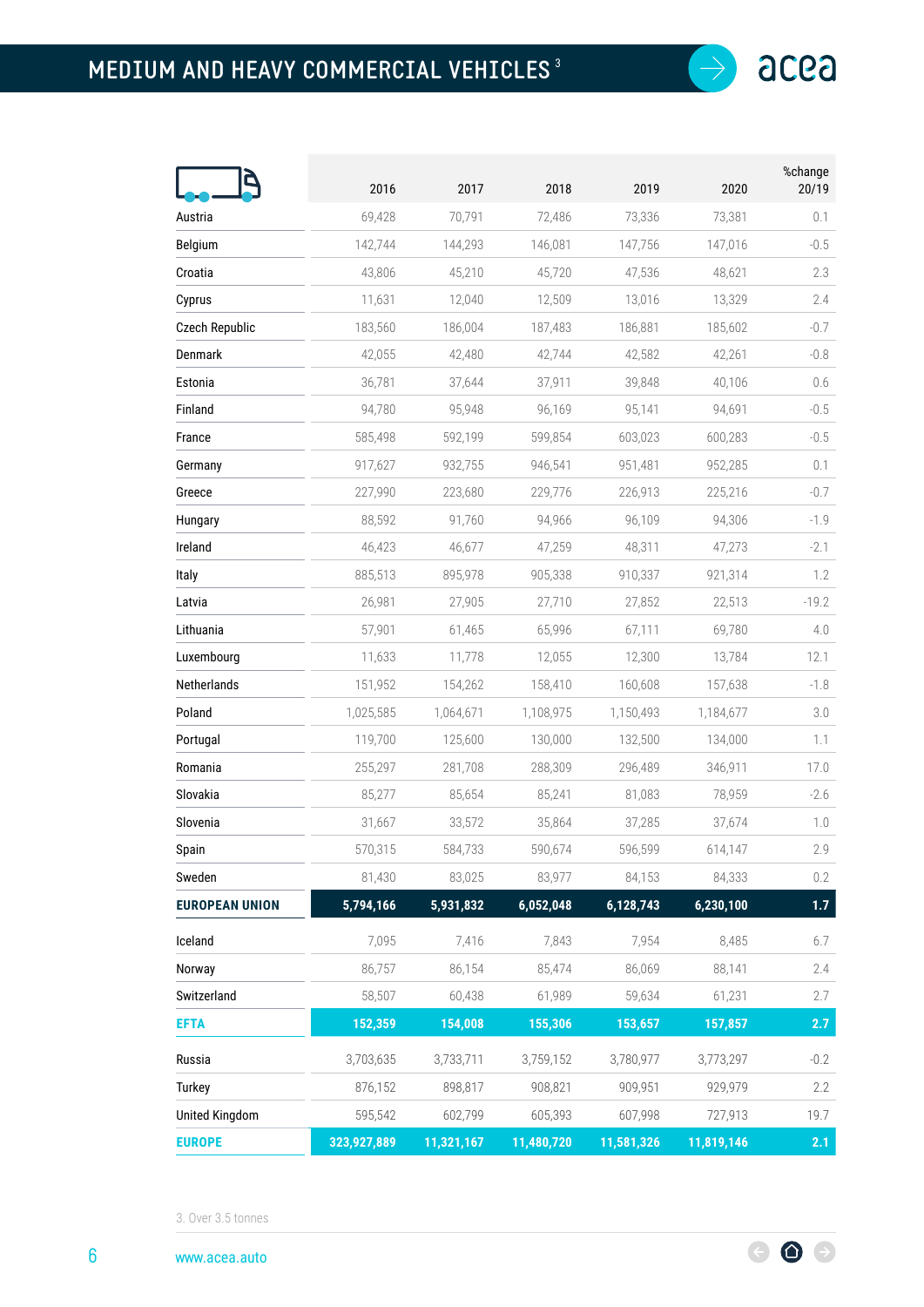

<span id="page-6-0"></span>

|                       | 2016        | 2017      | 2018      | 2019      | 2020      | %change<br>20/19 |
|-----------------------|-------------|-----------|-----------|-----------|-----------|------------------|
| Austria               | 9,825       | 9,956     | 10,037    | 10,148    | 10,064    | $-0.8$           |
| Belgium               | 15,934      | 15,596    | 16,147    | 16,390    | 16,451    | 0.4              |
| Croatia               | 5,625       | 5,779     | 5,887     | 6,110     | 4,827     | $-21.0$          |
| Cyprus                | 2,842       | 2,991     | 3,084     | 3,151     | 2,655     | $-15.7$          |
| Czech Republic        | 20,224      | 20,824    | 21,443    | 21,705    | 19,661    | $-9.4$           |
| Denmark               | 9,055       | 9.079     | 8,981     | 8,940     | 8,546     | $-4.4$           |
| Estonia               | 4,838       | 4,964     | 4,973     | 5,221     | 5,235     | 0.3              |
| Finland               | 12,471      | 12,623    | 12,481    | 12,577    | 9,955     | $-20.8$          |
| France                | 92,848      | 93,801    | 93,895    | 94,506    | 93,506    | $-1.1$           |
| Germany               | 78,949      | 79,438    | 80,519    | 81,364    | 75,548    | $-7.1$           |
| Greece                | 23,460      | 24,016    | 27,970    | 27,988    | 28,196    | 0.7              |
| Hungary               | 18,143      | 18,594    | 19,091    | 19,450    | 16,958    | $-12.8$          |
| Ireland               | 9,841       | 10,371    | 10,944    | 11,106    | 11,930    | 7.4              |
| Italy                 | 97,817      | 99,100    | 100,042   | 100,149   | 99,883    | $-0.3$           |
| Latvia                | 4,069       | 4,075     | 4,035     | 3,979     | 3,508     | $-11.8$          |
| Lithuania             | 6,926       | 7,164     | 7,517     | 7,646     | 8,145     | 6.5              |
| Luxembourg            | 1,857       | 1,904     | 1,963     | 1,975     | 2,121     | 7.4              |
| Netherlands           | 9,741       | 10,069    | 10,055    | 10,044    | 9,781     | $-2.6$           |
| Poland                | 113,139     | 116,090   | 119,471   | 122,604   | 124,526   | 1.6              |
| Portugal              | 15,000      | 15,600    | 16,200    | 16,800    | 17,000    | 1.2              |
| Romania               | 21,946      | 22,928    | 23,935    | 25,364    | 29,934    | 18.0             |
| Slovakia              | 8,810       | 8,955     | 9,078     | 8,929     | 7,865     | $-11.9$          |
| Slovenia              | 2,701       | 2,798     | 2,852     | 2,905     | 2,382     | $-18.0$          |
| Spain                 | 56,294      | 58,552    | 60,338    | 61,541    | 62,119    | $0.9$            |
| Sweden                | 13,890      | 14,421    | 14,378    | 14,914    | 13,489    | $-9.6$           |
| <b>EUROPEAN UNION</b> | 656,245     | 669,688   | 685,316   | 695,506   | 684,285   | $-1.6$           |
| Iceland               | 2,414       | 2,180     | 2,221     | 2,099     | 1,753     | $-16.5$          |
| Norway                | 16,307      | 16,080    | 15,644    | 15,876    | 16,068    | 1.2              |
| Switzerland           | 15,602      | 15,431    | 15,435    | 13,749    | 8,579     | $-37.6$          |
| <b>EFTA</b>           | 34,323      | 33,691    | 33,300    | 31,724    | 26,400    | $-16.8$          |
| Russia                | 395,326     | 400,845   | 405,737   | 409,908   | 411,133   | 0.3              |
| Turkey                | 220,361     | 221,885   | 218,523   | 213,358   | 212,407   | $-0.4$           |
| <b>United Kingdom</b> | 87,778      | 86,607    | 84,391    | 82,448    | 79,501    | $-3.6$           |
| <b>EUROPE</b>         | 323,927,889 | 1,412,716 | 1,427,267 | 1,432,944 | 1,413,726 | $-1.3$           |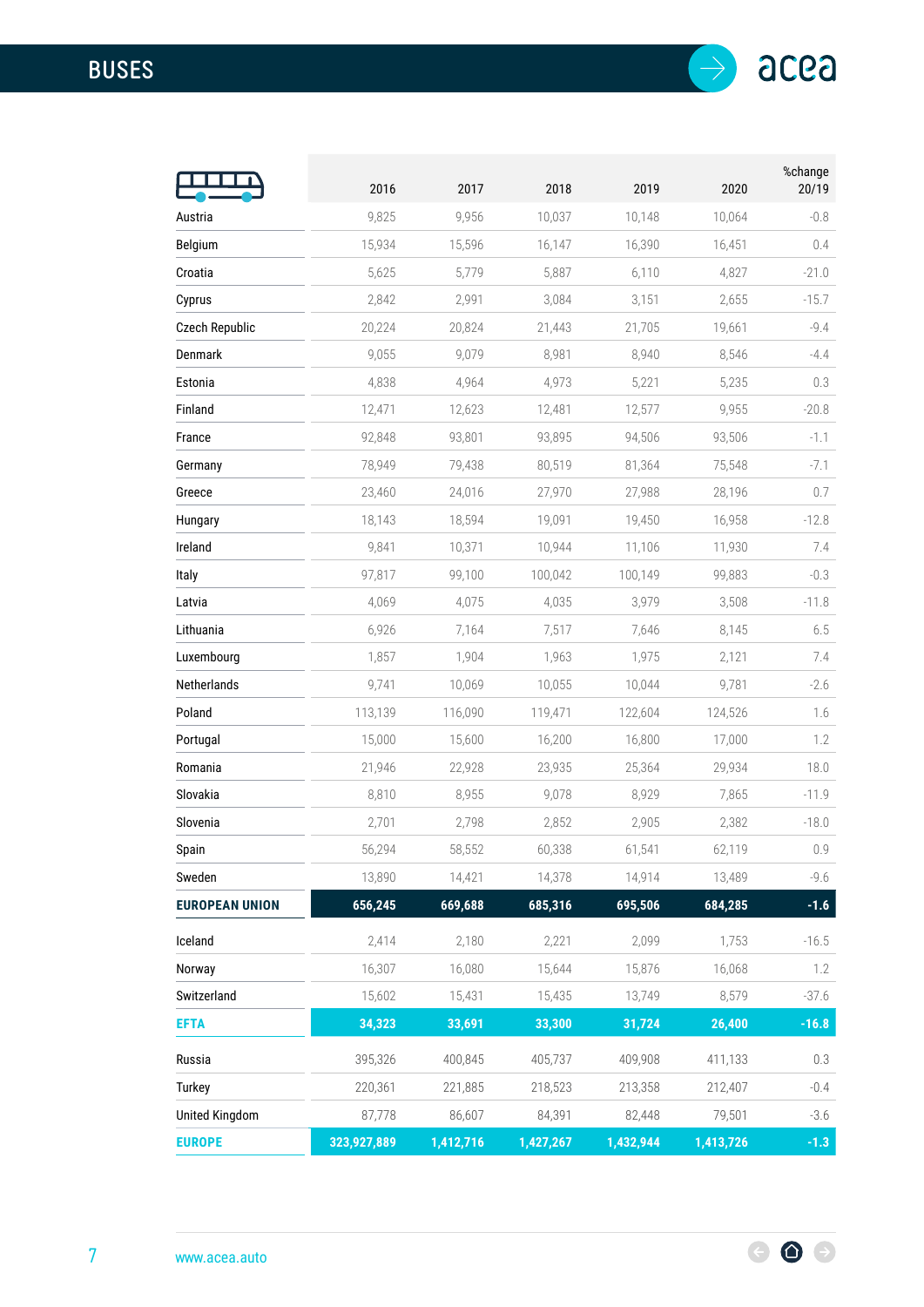#### <span id="page-7-0"></span>**TOTAL COMMERCIAL VEHICLES AND BUSES**



 $\Theta$  $\Theta$ 

 $\left(\rightarrow\right)$ 

|                       | 2016        | 2017       | 2018       | 2019       | 2020       | %change<br>20/19 |
|-----------------------|-------------|------------|------------|------------|------------|------------------|
| Austria               | 467,039     | 484,734    | 505,268    | 524,066    | 541,698    | 3.4              |
| Belgium               | 868,331     | 900,690    | 931,907    | 963,088    | 992,883    | 3.1              |
| Croatia               | 160,371     | 169,806    | 186,661    | 199,396    | 206,371    | 3.5              |
| Cyprus                | 109,146     | 110,736    | 114,126    | 117,695    | 118,935    | 1.1              |
| Czech Republic        | 750,822     | 768,093    | 783,648    | 795,772    | 801,744    | 0.8              |
| Denmark               | 448,188     | 447,083    | 441,064    | 431,515    | 427,042    | $-1.0$           |
| Estonia               | 113,055     | 119,716    | 126,191    | 136,335    | 140,587    | 3.1              |
| Finland               | 418,627     | 428,031    | 434,306    | 438,389    | 443,035    | 1.1              |
| France                | 6,677,167   | 6,842,358  | 6,891,587  | 6,702,546  | 6,598,184  | $-1.6$           |
| Germany               | 3,481,864   | 3,617,895  | 3,751,843  | 3,889,521  | 4,027,249  | 3.5              |
| Greece                | 1,109,737   | 1,119,429  | 1,147,384  | 1,161,699  | 1,175,188  | 1.2              |
| Hungary               | 512,937     | 535,600    | 560,704    | 586,013    | 596,846    | 1.8              |
| Ireland               | 371,935     | 430,651    | 439,086    | 454,796    | 456,905    | 0.5              |
| Italy                 | 4,985,908   | 5,077,594  | 5,150,556  | 5,219,523  | 5,281,807  | 1.2              |
| Latvia                | 78,537      | 81,277     | 82,580     | 84,801     | 76,521     | $-9.8$           |
| Lithuania             | 112,410     | 117,207    | 123,089    | 125,385    | 130,724    | 4.3              |
| Luxembourg            | 46,376      | 48,523     | 50,621     | 52,822     | 54,911     | 4.0              |
| Netherlands           | 1,088,858   | 1,121,556  | 1,164,249  | 1,191,865  | 1,198,429  | 0.6              |
| Poland                | 3,654,475   | 3,755,073  | 3,877,644  | 4,006,101  | 4,123,693  | 2.9              |
| Portugal              | 1,224,700   | 1,241,200  | 1,266,200  | 1,284,300  | 1,291,000  | 0.5              |
| Romania               | 956.744     | 1,024,783  | 1,070,281  | 1,133,139  | 1,227,843  | 8.4              |
| Slovakia              | 336,626     | 345,341    | 353,948    | 353,925    | 354,824    | 0.3              |
| Slovenia              | 107,471     | 115,052    | 122,434    | 128,551    | 131,387    | 2.2              |
| Spain                 | 4,033,165   | 4,172,980  | 4,316,530  | 4,444,698  | 4,538,423  | 2.1              |
| Sweden                | 630,068     | 652,809    | 670,430    | 684,158    | 693,402    | 1.4              |
| <b>EUROPEAN UNION</b> | 32,744,557  | 33,728,217 | 34,562,337 | 35,110,099 | 35,629,631 | 1.5              |
| Iceland               | 30,092      | 31,023     | 32,435     | 33,048     | 34,298     | $3.8\,$          |
| Norway                | 598,498     | 606,761    | 610,479    | 623,894    | 621,759    | $-0.3$           |
| Switzerland           | 431,557     | 445,168    | 461,342    | 464,873    | 487,327    | 4.8              |
| <b>EFTA</b>           | 1,060,147   | 1,082,952  | 1,104,256  | 1,121,815  | 1,143,384  | 1.9              |
| Russia                | 8,088,391   | 8,197,420  | 8,273,160  | 8,356,154  | 8,373,467  | 0.2              |
| Turkey                | 5,002,929   | 5,241,945  | 5,370,451  | 5,413,601  | 5,574,513  | 3.0              |
| <b>United Kingdom</b> | 4,862,053   | 4,989,234  | 5,097,345  | 5,218,170  | 5,949,323  | 14.0             |
| <b>EUROPE</b>         | 323,927,889 | 53,239,768 | 54,407,549 | 55,219,839 | 56,670,318 | 2.6              |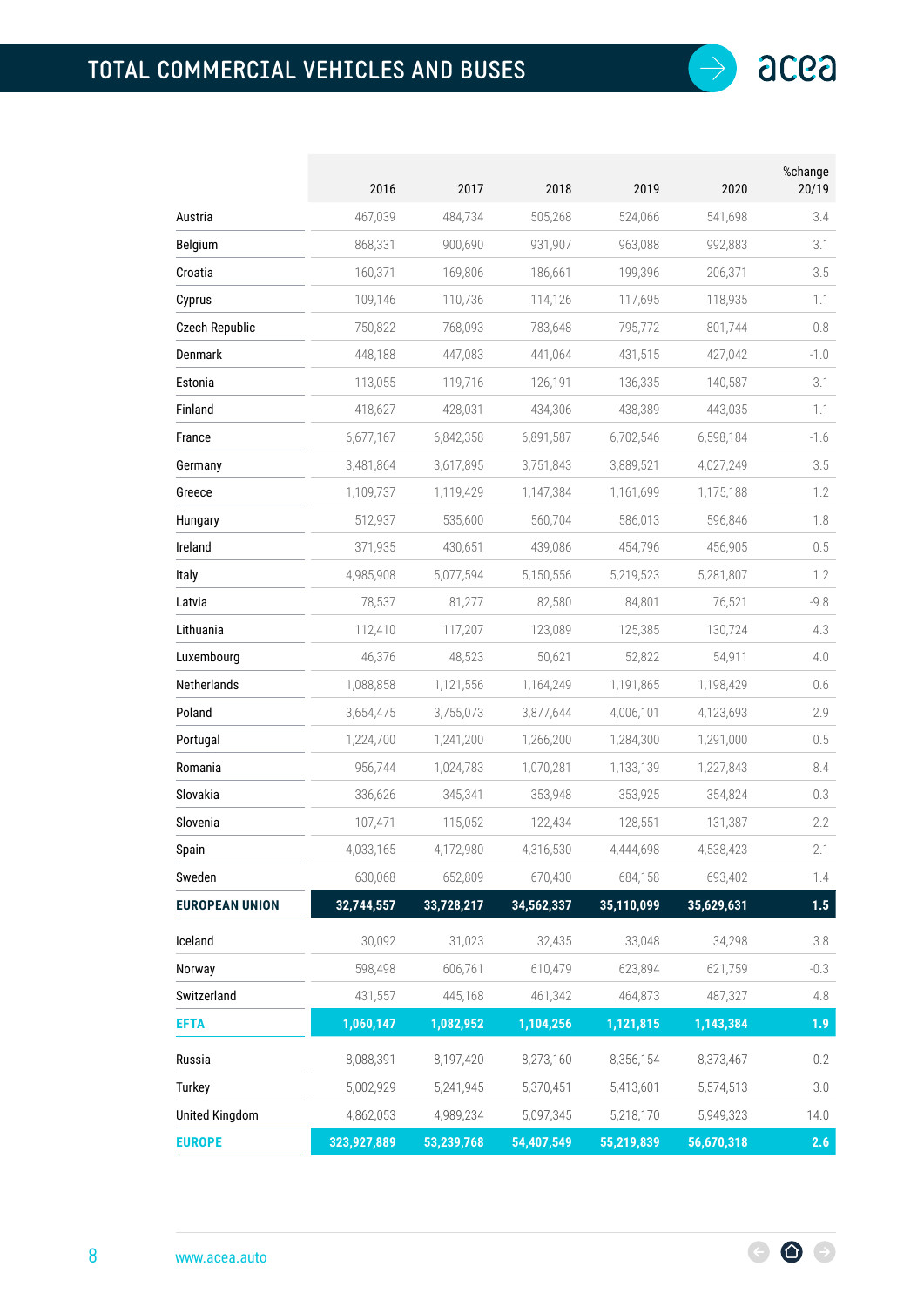

 $\Theta$  $\Theta$ 

 $\left(\rightarrow\right)$ 

<span id="page-8-0"></span>

|                       | 2016        | 2017        | 2018        | 2019        | 2020        | %change<br>20/19 |
|-----------------------|-------------|-------------|-------------|-------------|-------------|------------------|
| Austria               | 5,288,596   | 5,383,312   | 5,484,120   | 5,563,614   | 5,633,525   | 1.3              |
| <b>Belgium</b>        | 6,538,097   | 6,635,970   | 6,714,591   | 6,776,859   | 6,820,078   | 0.6              |
| Croatia               | 1,688,490   | 1,737,689   | 1,852,052   | 1,928,307   | 1,940,098   | 0.6              |
| Cyprus                | 617,430     | 637,353     | 664,821     | 690,196     | 697,093     | 1.0              |
| Czech Republic        | 6,119,482   | 6,360,831   | 6,586,168   | 6,785,310   | 6,931,618   | 2.2              |
| Denmark               | 2,914,144   | 2,977,062   | 3,034,653   | 3,081,742   | 3,147,315   | 2.1              |
| Estonia               | 816,206     | 845,660     | 872,655     | 931,261     | 949,276     | 1.9              |
| Finland               | 3,048,059   | 3,096,961   | 3,130,640   | 3,158,696   | 3,191,483   | 1.0              |
| France                | 44,263,891  | 44,928,944  | 45,145,438  | 45,169,736  | 44,944,450  | $-0.5$           |
| Germany               | 49,285,424  | 50,092,489  | 50,847,627  | 51,605,498  | 52,275,833  | 1.3              |
| Greece                | 6,235,761   | 6,288,455   | 6,311,567   | 6,408,994   | 6,491,063   | 1.3              |
| Hungary               | 3,821,432   | 4,003,461   | 4,199,078   | 4,395,683   | 4,515,769   | 2.7              |
| Ireland               | 2,461,354   | 2,494,671   | 2,543,146   | 2,626,894   | 2,672,032   | 1.7              |
| Italy                 | 42,862,046  | 43,597,915  | 44,168,726  | 44,764,755  | 44,999,681  | 0.5              |
| Latvia                | 672,832     | 699,068     | 719,251     | 741,676     | 749,483     | 1.1              |
| Lithuania             | 1,302,556   | 1,329,361   | 1,361,208   | 1,389,469   | 1,416,467   | 1.9              |
| Luxembourg            | 437,309     | 451,781     | 465,749     | 479,146     | 490,900     | 2.5              |
| Netherlands           | 9,528,176   | 9,716,156   | 9,951,532   | 10,130,437  | 10,248,388  | 1.2              |
| Poland                | 25,329,863  | 26,258,652  | 27,306,660  | 28,366,267  | 29,237,555  | 3.1              |
| Portugal              | 5,824,700   | 6,041,200   | 6,281,200   | 6,489,300   | 6,591,000   | 1.6              |
| Romania               | 6,427,322   | 7,021,160   | 7,521,031   | 8,034,375   | 8,502,571   | 5.8              |
| Slovakia              | 2,461,598   | 2,573,459   | 2,680,735   | 2,680,712   | 2,799,302   | 4.4              |
| Slovenia              | 1,250,689   | 1,307,410   | 1,343,248   | 1,377,915   | 1,385,371   | 0.5              |
| Spain                 | 27,353,455  | 28,115,002  | 28,836,817  | 29,452,920  | 29,707,581  | 0.9              |
| Sweden                | 5,398,128   | 5,498,418   | 5,541,213   | 5,572,062   | 5,637,469   | 1.2              |
| <b>EUROPEAN UNION</b> | 261,947,040 | 268,092,440 | 273,563,926 | 278,601,824 | 281,975,401 | $1.2$            |
| Iceland               | 241,548     | 245,068     | 255,164     | 257,047     | 262,205     | 2.0              |
| Norway                | 3,237,743   | 3,299,782   | 3,330,492   | 3,392,884   | 3,416,216   | 0.7              |
| Switzerland           | 5,003,551   | 5,065,798   | 5,126,732   | 5,037,061   | 5,215,771   | 3.5              |
| <b>EFTA</b>           | 8,482,842   | 8,610,648   | 8,712,388   | 8,686,992   | 8,894,192   | 2.4              |
| Russia                | 49,694,718  | 50,573,828  | 51,799,028  | 52,884,759  | 53,379,582  | 0.9              |
| Turkey                | 16,320,927  | 17,277,923  | 17,768,641  | 17,916,650  | 18,673,554  | 4.2              |
| United Kingdom        | 39,240,439  | 39,675,562  | 39,985,260  | 40,386,429  | 42,403,988  | $5.0$            |
| <b>EUROPE</b>         | 323,927,889 | 384,230,401 | 391,829,243 | 398,476,654 | 405,326,717 | 1.7              |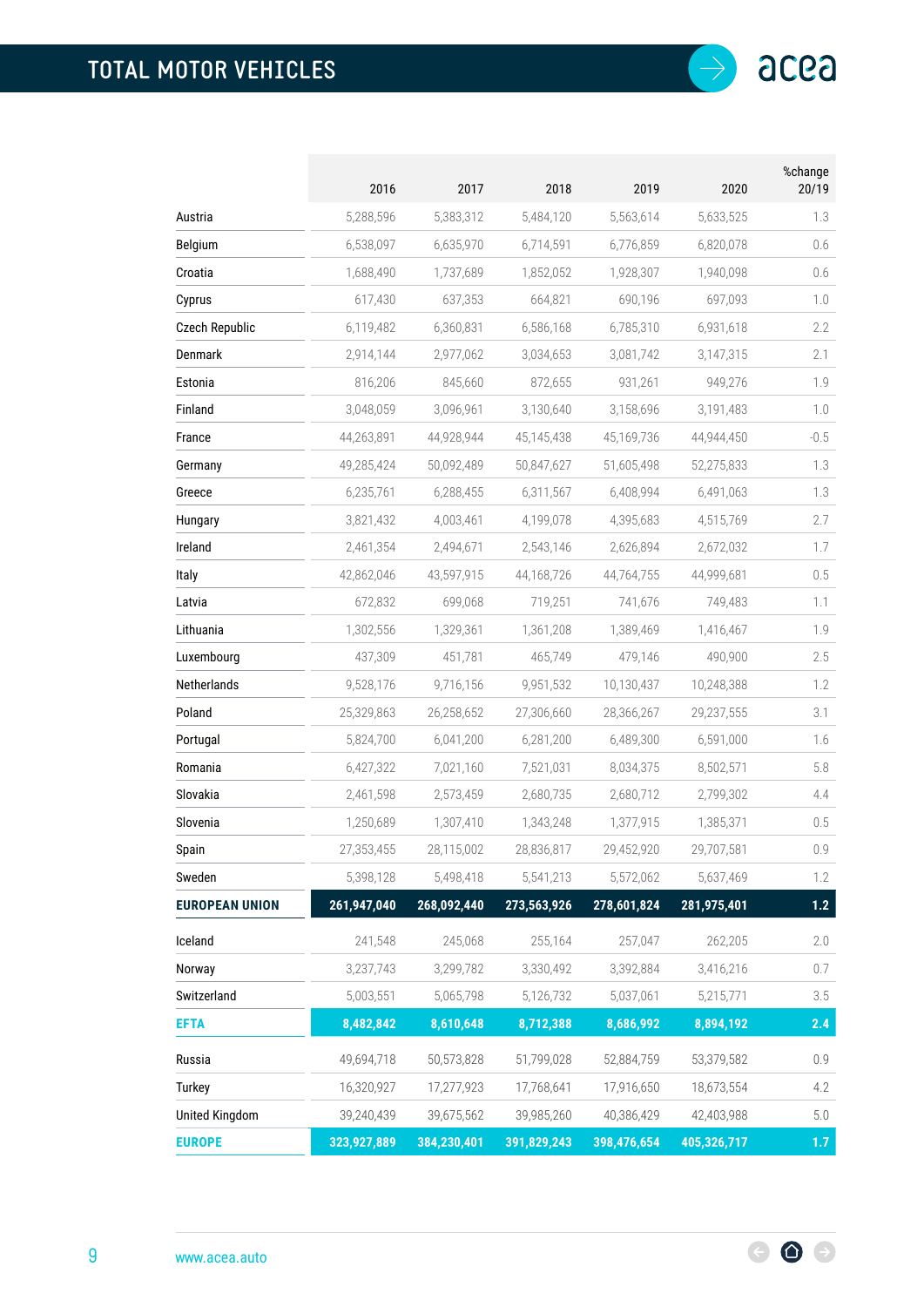#### <span id="page-9-0"></span>**PASSENGER CARS** BY AGE

| P                     | 2020                     | 2019                     | 2018                     | 2017      | 2016<br>$(5$ years) | 2015                     | 2014                     | 2013              | 2012      | 2011<br>$(5-10 \text{ years})$ | >10 years  | Total      | Average age<br>(in years) |
|-----------------------|--------------------------|--------------------------|--------------------------|-----------|---------------------|--------------------------|--------------------------|-------------------|-----------|--------------------------------|------------|------------|---------------------------|
| Austria               | 224,492                  | 300,687                  | 321,548                  | 339,140   | 323,422             | 301,586                  | 288,230                  | 292,300           | 301,443   | 305,134                        | 2,093,845  | 5,091,827  | 8.5                       |
| Belgium               | 405,492                  | 500,390                  | 501,854                  | 478,823   | 429,644             | 357,315                  | 326,776                  | 309,127           | 290,451   | 324,418                        | 1,902,905  | 5,827,195  | 9.2                       |
| Croatia               | 23,282                   | 50,916                   | 51,203                   | 50,084    | 57,118              | 60,356                   | 61,268                   | 56,327            | 59,286    | 74,898                         | 1,160,982  | 1,705,720  | 14.8                      |
| Cyprus                | 9,696                    | 13,116                   | 15,161                   | 19,767    | 23,283              |                          |                          |                   |           | (117, 506)                     | 379,629    | 578,158    | $\overline{\phantom{a}}$  |
| <b>Czech Republic</b> | $\overline{\phantom{a}}$ | $\equiv$                 |                          |           | (1, 118, 433)       | $\overline{\phantom{a}}$ | $\overline{\phantom{a}}$ |                   |           | (973, 659)                     | 4,037,782  | 6,129,874  | 15.3                      |
| Denmark               | 185,423                  | 195,202                  | 193,931                  | 199,083   | 199,662             | 191,953                  | 174,814                  | 168,899           | 156,879   | 143,242                        | 911,185    | 2,720,273  | 8.9                       |
| Estonia               | 17,379                   | 24,264                   | 24,501                   | 25,354    | 25,173              | 24,744                   | 25,197                   | 24,417            | 25,915    | 25,436                         | 566,309    | 808,689    | 16.7                      |
| Finland               | 92,074                   | 114,242                  | 123,330                  | 127,960   | 132,810             | 123,047                  | 117,409                  | 113,890           | 120,152   | 136,586                        | 1,546,948  | 2,748,448  | 12.5                      |
| France                | 2,356,449                | 2,332,290                | 2,271,894                | 2,169,221 | 1,941,730           | 1,794,766                | 1,809,865                | 1,889,387         | 2,141,037 | 2,149,089                      | 17,611,460 | 38,467,190 | 10.3                      |
| Germany               | 2,738,009                | 3,394,682                | 3,281,825                | 3,050,339 | 2,915,728           | 2,732,252                | 2,529,926                | 2,398,187         | 2,439,245 | 2,410,875                      | 20,357,516 | 48,248,584 | 9.8                       |
| Greece                | 80,467                   | 112,684                  | 101,227                  | 85,956    | 76,982              | 73,936                   | 68,698                   | 56,606            | 56,235    | 92,595                         | 4,510,489  | 5,315,875  | 16.6                      |
| Hungary               | 98,802                   | 128,308                  | 117,278                  | 108,066   | 97,925              | 95,031                   | 91,583                   | 88,209            | 96,326    | 101,115                        | 2,896,280  | 3,918,923  | 14.2                      |
| Ireland               | 81,995                   | 115,170                  | 136,790                  | 161,113   | 193,104             | 178,248                  | 152,627                  | 127,618           | 130,880   | 137,381                        | 800,201    | 2,215,127  | 8.6                       |
| Italy                 | 1,481,569                | 2,044,754                | 1,993,189                | 2,020,182 | 1,858,850           | 1,579,376                | 1,335,431                | 1,250,519         | 1,302,675 | 1,603,798                      | 23,247,531 | 39,717,874 | 11.8                      |
| Latvia                | 11,921                   | 16,005                   | 15,081                   | 16,254    | 15,420              | 15,705                   | 16,634                   | 16,418            | 19,593    | 22,562                         | 507,369    | 672,962    | 14.3                      |
| Lithuania             | 18,469                   | 24,520                   | 24,056                   | 24,552    | 26,450              | 28,496                   | 28,008                   | 29,732            | 33,990    | 40,963                         | 1,006,507  | 1,285,743  | 17.0                      |
| Luxembourg            | 44,104                   | 52,227                   | 47,130                   | 41,569    | 34,333              | 27,131                   | 25,626                   | 20,827            | 19,742    | 17,799                         | 105,501    | 435,989    | 6.7                       |
| Netherlands           | 366,138                  | 497,925                  | 507,715                  | 481,914   | 448,942             | 486,352                  | 433,941                  | 455,737           | 522,517   | 566,808                        | 4,281,970  | 9,049,959  | 11.2                      |
| Poland                | 413,245                  | 528,727                  | 519,323                  | 505,923   | 480,367             | 466,073                  | 450,034                  | 455,108           | 510,304   | 600,703                        | 20,184,055 | 25,113,862 | 14.3                      |
| Portugal              | 133,067                  | 223,175                  | 233,392                  | 240,205   | 239,774             | 231,305                  | 196,479                  | 158,108           | 140,511   | 188,304                        | 3,315,680  | 5,300,000  | 13.2                      |
| Romania               | $\overline{\phantom{a}}$ | $\overline{\phantom{a}}$ | $\overline{\phantom{a}}$ |           | (669, 461)          | $\overline{\phantom{a}}$ | $\overline{\phantom{a}}$ | $\qquad \qquad -$ |           | (793, 042)                     | 5,812,225  | 7,274,728  | 16.9                      |
| Slovakia              | 73,496                   | 96,344                   | 94,318                   | 97,254    | 98,869              | 94,237                   | 89,549                   | 83,744            | 90,159    | 97,664                         | 1,527,726  | 2,443,360  | 14.3                      |
| Slovenia              | 33,906                   | 48,003                   | 55,835                   | 65,656    | 69,778              | 69,689                   | 62,560                   | 58,787            | 61,188    | 66,982                         | 661,600    | 1,253,984  | 12.0                      |
| Spain                 | 821,920                  | 1,142,134                | 1,202,336                | 1,126,974 | 1,059,774           | 963,725                  | 796,528                  | 660,435           | 625,558   | 725,489                        | 16,044,285 | 25,169,158 | 13.1                      |
| Sweden                | 206,702                  | 305,907                  | 299,631                  | 311,953   | 330,570             | 301,043                  | 270,039                  | 236,950           | 232,963   | 263,247                        | 2,185,062  | 4,944,067  | 10.2                      |
| <b>EUROPEANUNION</b>  |                          |                          |                          |           |                     |                          |                          |                   |           |                                |            |            | 11.8                      |
| Iceland               | 10,333                   | 12,583                   | 19,660                   | 23,849    | 20,621              | 14,848                   | 10,320                   | 7,835             | 8,318     | 5,181                          | 94,359     | 227,907    | 12.0                      |
| Norway                | 140,693                  | 143,177                  | 154,898                  | 157,772   | 158,886             | 164,263                  | 155,464                  | 156,637           | 154,503   | 155,559                        | 1,252,604  | 2,794,456  | 10.7                      |
| Switzerland           | 156,256                  | 302,951                  | 299,997                  | 310,698   | 311,850             | 318,902                  | 295,320                  | 294,662           | 308,759   | 292,554                        | 1,836,495  | 4,728,444  | $9.0\,$                   |
| <b>United Kingdom</b> | 1,646,250                | 2,276,500                | 2,288,133                | 2,372,755 | 2,539,709           | 2,470,111                | 2,297,801                | 2,084,332         | 1,850,516 | 1,717,777                      | 14,910,781 | 36,454,665 | 9.4                       |

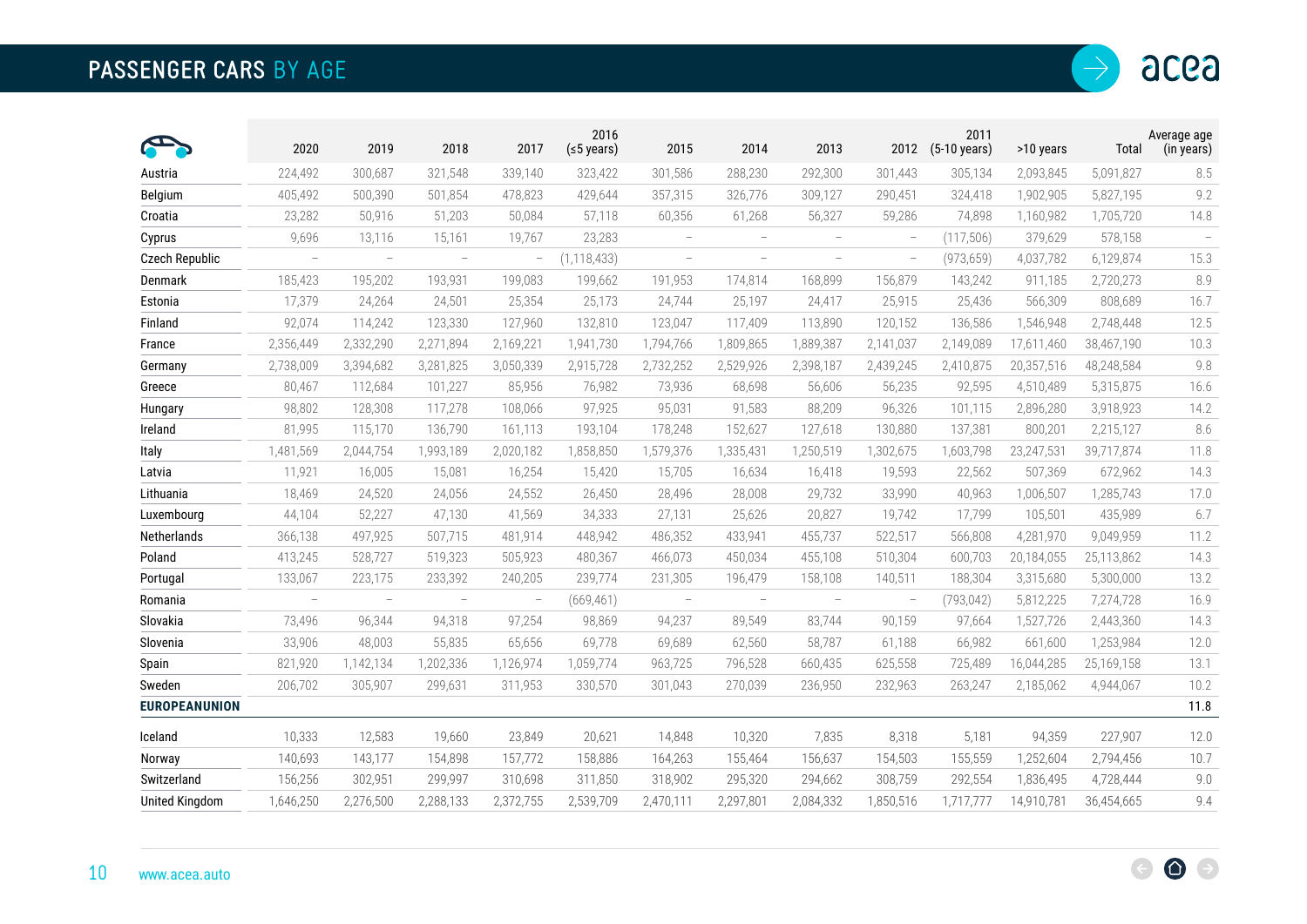### <span id="page-10-0"></span>LIGHT COMMERCIAL VEHICLES<sup>4</sup> BY AGE

|                      | 2020    | 2019    | 2018    | 2017                     | 2016<br>$(5$ years) | 2015                     | 2014     | 2013                     | 2012                     | 2011<br>$(5-10 \text{ years})$ | >10 years | Total     | Average age<br>(in years) |
|----------------------|---------|---------|---------|--------------------------|---------------------|--------------------------|----------|--------------------------|--------------------------|--------------------------------|-----------|-----------|---------------------------|
| Austria              | 35,623  | 42,025  | 42,239  | 37,935                   | 33,624              | 29,946                   | 27,762   | 26,198                   | 25,257                   | 24,390                         | 133,254   | 458,253   | 6.4                       |
| Belgium              | 69,075  | 77,341  | 72,169  | 69,033                   | 60,075              | 51,623                   | 43,484   | 42,533                   | 40,846                   | 41,307                         | 261,930   | 829,416   | 8.6                       |
| Croatia              | 4,714   | 8,882   | 9,745   | 9,595                    | 9,715               | 9,247                    | 7,881    | 8,129                    | 6,588                    | 7,217                          | 92,727    | 174,440   | 12.2                      |
| Cyprus               | 1,341   | 1,763   | 1,550   | 2,058                    | 2,127               | $\overline{\phantom{0}}$ | $\equiv$ | $\overline{\phantom{a}}$ | $\overline{\phantom{m}}$ | (11, 013)                      | 83,099    | 102,951   | $\overline{\phantom{a}}$  |
| Czech Republic       |         | $\sim$  |         | $\overline{\phantom{a}}$ | (95,865)            | ÷                        | $\equiv$ |                          |                          | (81,697)                       | 418,919   | 596,481   | 13.4                      |
| Denmark              | 30,936  | 32,587  | 32,986  | 33,971                   | 31,828              | 25,790                   | 21,358   | 17,097                   | 15,315                   | 14,491                         | 119,876   | 376,235   | 8.1                       |
| Estonia              | 3,317   | 4,464   | 4,983   | 4,856                    | 4,723               | 4,477                    | 3,929    | 3,708                    | 3,835                    | 3,822                          | 53,132    | 95,246    | 14.9                      |
| Finland              | 12,705  | 15,077  | 15,956  | 16,223                   | 14,999              | 13,236                   | 12,560   | 12,150                   | 13,383                   | 16,575                         | 195,525   | 338,389   | 13.0                      |
| France               | 448,866 | 429,674 | 405,565 | 364,805                  | 298,159             | 264,789                  | 254,744  | 257,705                  | 283,257                  | 263,750                        | 2,733,704 | 6,005,017 | 10.0                      |
| Germany              | 286,438 | 328,079 | 301,414 | 272,393                  | 240,915             | 213,860                  | 201,110  | 185,578                  | 180,206                  | 181,099                        | 1,019,188 | 3,410,280 | 8.2                       |
| Greece               | 6,854   | 7,924   | 6,828   | 6,522                    | 5,429               | 5,485                    | 4,731    | 3,241                    | 3,635                    | 6,098                          | 865,029   | 921,776   | 20.2                      |
| Hungary              | 18,073  | 22,901  | 19,931  | 18,798                   | 21,097              | 19,599                   | 18,468   | 14,782                   | 15,273                   | 17,161                         | 299,499   | 485,582   | 12.5                      |
| Ireland              | 20,235  | 25,842  | 27,211  | 27,928                   | 34,103              | 32,143                   | 26,305   | 19,609                   | 17,227                   | 16,286                         | 150,813   | 397,702   | 8.8                       |
| Italy                | 149,493 | 189,270 | 183,081 | 193,040                  | 196,935             | 126,336                  | 110,715  | 92,362                   | 103,346                  | 140,935                        | 2,746,415 | 4,231,928 | 13.8                      |
| Latvia               | 1,917   | 2,476   | 2,324   | 2,328                    | 2,514               | 2,718                    | 2,913    | 2,639                    | 3,103                    | 2,805                          | 24,763    | 50,500    | 10.0                      |
| Lithuania            | 2,381   | 3,043   | 2,755   | 2,963                    | 2,712               | 2,489                    | 2,314    | 2,315                    | 2,344                    | 2,739                          | 26,744    | 52,799    | 11.9                      |
| Luxembourg           | 4,328   | 4,815   | 4,178   | 3,831                    | 3,253               | 2,820                    | 2,292    | 1,905                    | 1,742                    | 1,721                          | 8,121     | 39,006    | 6.2                       |
| Netherlands          | 61,339  | 79,251  | 83,002  | 78,058                   | 74,653              | 60,886                   | 52,905   | 48,914                   | 50,255                   | 50,466                         | 391,281   | 1,031,010 | 9.9                       |
| Poland               | 58,650  | 68,003  | 69,947  | 65,363                   | 69,092              | 67,401                   | 80,989   | 63,720                   | 68,571                   | 84,218                         | 2,118,536 | 2,814,490 | 13.6                      |
| Portugal             | 23,450  | 37,648  | 38,032  | 34,887                   | 32,332              | 29,749                   | 25,966   | 18,900                   | 15,399                   | 33,239                         | 850,398   | 1,140,000 | 14.9                      |
| Romania              | 6,336   | 12,287  | 12,133  | 14,192                   | 17,383              | 18,562                   | 18,677   | 23,742                   | 17,329                   | 16,905                         | 693,452   | 850,998   | 17.1                      |
| Slovakia             | 6,485   | 8,467   | 8,903   | 7,994                    | 8,408               | 7,849                    | 6,349    | 5,860                    | 6,439                    | 7,571                          | 193,622   | 267,947   | 14.7                      |
| Slovenia             | 4,722   | 6,679   | 7,196   | 7,378                    | 6,651               | 5,729                    | 4,856    | 4,152                    | 3,963                    | 4,343                          | 35,662    | 91,331    | 9.6                       |
| Spain                | 155,322 | 205,261 | 205,601 | 191,646                  | 165,704             | 148,909                  | 108,915  | 80,926                   | 71,981                   | 95,816                         | 2,432,076 | 3,862,157 | 13.3                      |
| Sweden               | 23,385  | 54,394  | 58,232  | 61,821                   | 58,850              | 49,589                   | 42,819   | 34,185                   | 34,368                   | 41,418                         | 220,852   | 679,913   | 8.7                       |
| <b>EUROPEANUNION</b> |         |         |         |                          |                     |                          |          |                          |                          |                                |           |           | 11.9                      |
| Iceland              | 1,087   | 1,502   | 2,040   | 2,281                    | 2,037               | 1,548                    | 1,074    | 878                      | 811                      | 787                            | 10,156    | 24,201    | 12.0                      |
| Norway               | 31,748  | 37,165  | 36,752  | 34,176                   | 34,987              | 31,115                   | 29,125   | 29,788                   | 30,109                   | 32,625                         | 189,960   | 517,550   | 9.0                       |
| Switzerland          | 20,066  | 34,817  | 32,727  | 32,176                   | 29,419              | 29,878                   | 26,820   | 26,032                   | 26,371                   | 24,163                         | 135,048   | 417,517   | 8.2                       |
| United Kingdom       | 302,895 | 372,923 | 360,275 | 355,305                  | 361,205             | 349,927                  | 295,599  | 244,460                  | 211,656                  | 225,025                        | 2,062,639 | 5,141,909 | 9.4                       |

4. Data for Germany and Sweden includes trucks

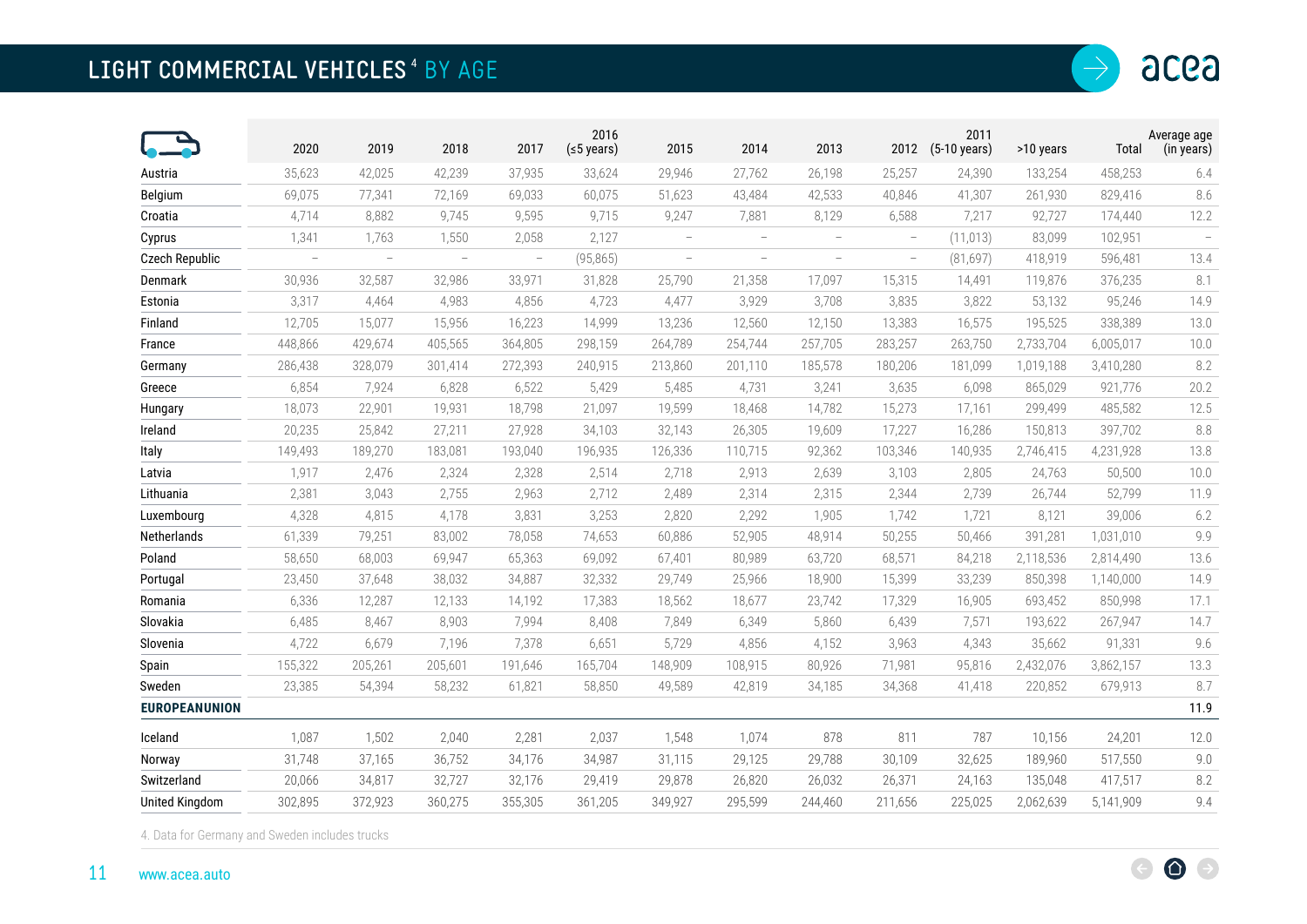#### <span id="page-11-0"></span>**MEDIUM AND HEAVY COMMERCIAL VEHICLES** <sup>5</sup> BY AGE

|                      | 2020     | 2019     | 2018                     | 2017                     | 2016<br>$(5$ years)      | 2015              | 2014                     | 2013                     | 2012                     | 2011<br>$(5-10 \text{ years})$ | >10 years         | Total     | Average age<br>(in years) |
|----------------------|----------|----------|--------------------------|--------------------------|--------------------------|-------------------|--------------------------|--------------------------|--------------------------|--------------------------------|-------------------|-----------|---------------------------|
| Austria              | 5,081    | 7,045    | 6,770                    | 6,347                    | 5,837                    | 4,842             | 4,574                    | 4,036                    | 3,356                    | 3,306                          | 22,187            | 73,381    | 7.0                       |
| Belgium              | 7,427    | 11,260   | 10,507                   | 9,546                    | 8,936                    | 7,640             | 6,956                    | 5,843                    | 5,974                    | 5,684                          | 67,243            | 147,016   | 16.0                      |
| Croatia              | 656      | 1,442    | 1,463                    | 1,550                    | 1,910                    | 2,098             | 1,903                    | 1,663                    | 1,586                    | 1,870                          | 32,045            | 48,186    | 14.5                      |
| Cyprus               | 84       | 117      | 132                      | 95                       | 80                       |                   | $\equiv$                 | $\overline{\phantom{a}}$ | $\overline{\phantom{a}}$ | (1,468)                        | 11,353            | 13,329    | $\overline{\phantom{a}}$  |
| Czech Republic       | $\equiv$ | $\equiv$ | $\overline{\phantom{a}}$ | $\sim$                   | (44, 412)                | $\equiv$          | $\equiv$                 | ٠                        |                          | (31, 876)                      | 109,314           | 185,602   | 17.6                      |
| Denmark              | 3,363    | 4,452    | 4,248                    | 4,069                    | 3,986                    | 3,180             | 2,289                    | 2,324                    | 1,586                    | 1,254                          | 11,510            | 42,261    | 10.1                      |
| Estonia              | 522      | 1,042    | 1,120                    | 1,191                    | 1,034                    | 947               | 947                      | 965                      | 1,048                    | 995                            | 30,295            | 40,106    | 17.6                      |
| Finland              | 3,258    | 3,950    | 3,851                    | 3,427                    | 3,412                    | 3,023             | 3,155                    | 3,732                    | 3,336                    | 3,423                          | 60,124            | 94,691    | 14.3                      |
| France               | 58,195   | 54,182   | 50,168                   | 46,155                   | 38,128                   | 32,108            | 32,108                   | 29,098                   | 28,094                   | 18,061                         | 216,727           | 603,023   | $9.0$                     |
| Germany              | 46,831   | 57,726   | 54,051                   | 45,977                   | 39,695                   | 33,425            | 27,344                   | 23,349                   | 19,696                   | 18,016                         | 175,311           | 541,421   | 9.6                       |
| Greece               | 559      | 422      | 338                      | 435                      | 273                      | 427               | 327                      | 247                      | 79                       | 237                            | 221,872           | 225,216   | 21.4                      |
| Hungary              | 3,257    | 5,385    | 6,437                    | 5,412                    | 4,312                    | 4,556             | 3,624                    | 3,705                    | 3,375                    | 3,595                          | 50,648            | 94,306    | 12.6                      |
| Ireland              | 1,964    | 2,264    | 2,245                    | 2,312                    | 3,002                    | 2,519             | 2,519                    | 3,062                    | 2,462                    | 2,169                          | 22,755            | 47,273    | 10.6                      |
| Italy                | 19,024   | 28,428   | 30,749                   | 29,901                   | 29,355                   | 19,375            | 15,390                   | 16,191                   | 16,224                   | 22,469                         | 722,890           | 949,996   | 18.5                      |
| Latvia               | 728      | 1,210    | 1,573                    | 1,372                    | 1,524                    | 952               | 841                      | 1,086                    | 1,147                    | 1,112                          | 10,968            | 22,513    | 9.9                       |
| Lithuania            | 4,016    | 6,873    | 7,729                    | 5,092                    | 4,825                    | 3,009             | 1,966                    | 3,093                    | 2,273                    | 2,347                          | 28,557            | 69,780    | 10.7                      |
| Luxembourg           | 1,261    | 1,743    | 1,593                    | 1,464                    | 1,226                    | 821               | 701                      | 548                      | 462                      | 534                            | 3,431             | 13,784    | 6.7                       |
| <b>Netherlands</b>   | 9,599    | 14,140   | 14,301                   | 13,290                   | 13,930                   | 11,869            | 8,620                    | 8,971                    | 7,181                    | 6,476                          | 49,261            | 157,638   | 9.8                       |
| Poland               | 21,416   | 30,525   | 32,594                   | 30,991                   | 32,590                   | 30,568            | 27,132                   | 31,464                   | 31,769                   | 35,421                         | 880,207           | 1,184,677 | 13.2                      |
| Portugal             | 3,599    | 5,338    | 5,133                    | 5,602                    | 4,978                    | 4,596             | 4,241                    | 3,549                    | 3,096                    | 4,016                          | 89,852            | 134,000   | 15.1                      |
| Romania              | 2,291    | 6,133    | 5,928                    | 6,858                    | 11,510                   | 15,366            | 10,572                   | 12,009                   | 8,451                    | 8,056                          | 259,737           | 346,911   | 16.8                      |
| Slovakia             | 2,209    | 4,008    | 5,025                    | 4,599                    | 4,543                    | 3,666             | 3,060                    | 2,818                    | 2,574                    | 2,430                          | 45,126            | 80,058    | 13.4                      |
| Slovenia             | 1,417    | 2,485    | 2.970                    | 2,891                    | 3,260                    | 3,072             | 2,812                    | 1,681                    | 1,404                    | 1,552                          | 14,130            | 37,674    | 9.8                       |
| Spain                | 18,696   | 24,047   | 24,202                   | 24,724                   | 25,334                   | 22,650            | 16,758                   | 14,319                   | 14,562                   | 17,076                         | 411,779           | 614,147   | 15.1                      |
| Sweden               |          | $\equiv$ | $\overline{\phantom{a}}$ | $\overline{\phantom{m}}$ | $\overline{\phantom{a}}$ | $\qquad \qquad -$ | $\overline{\phantom{0}}$ | $\overline{\phantom{m}}$ | $\equiv$                 | $\overline{\phantom{m}}$       | $\qquad \qquad -$ |           | $\overline{\phantom{m}}$  |
| <b>EUROPEANUNION</b> |          |          |                          |                          |                          |                   |                          |                          |                          |                                |                   |           | 13.9                      |
| Iceland              | 298      | 378      | 532                      | 576                      | 401                      | 290               | 261                      | 182                      | 175                      | 170                            | 5,225             | 8,488     | 16.8                      |
| Norway               | 5,979    | 7,415    | 7,051                    | 6,053                    | 5,673                    | 4,545             | 4,302                    | 4,287                    | 3,922                    | 3,239                          | 35,675            | 88,141    | 12.0                      |
| Switzerland          | 2,888    | 4,370    | 4,487                    | 4,647                    | 4,213                    | 4,067             | 4,328                    | 3,180                    | 3,118                    | 3,094                          | 22,839            | 61,231    | 8.4                       |
| United Kingdom       | 39,017   | 55,459   | 49,681                   | 50,691                   | 51,237                   | 46,494            | 35,280                   | 41,231                   | 30,343                   | 25,642                         | 302,838           | 727,913   | 9.8                       |

5. Data for Germany only includes semi-trailer and other trucks

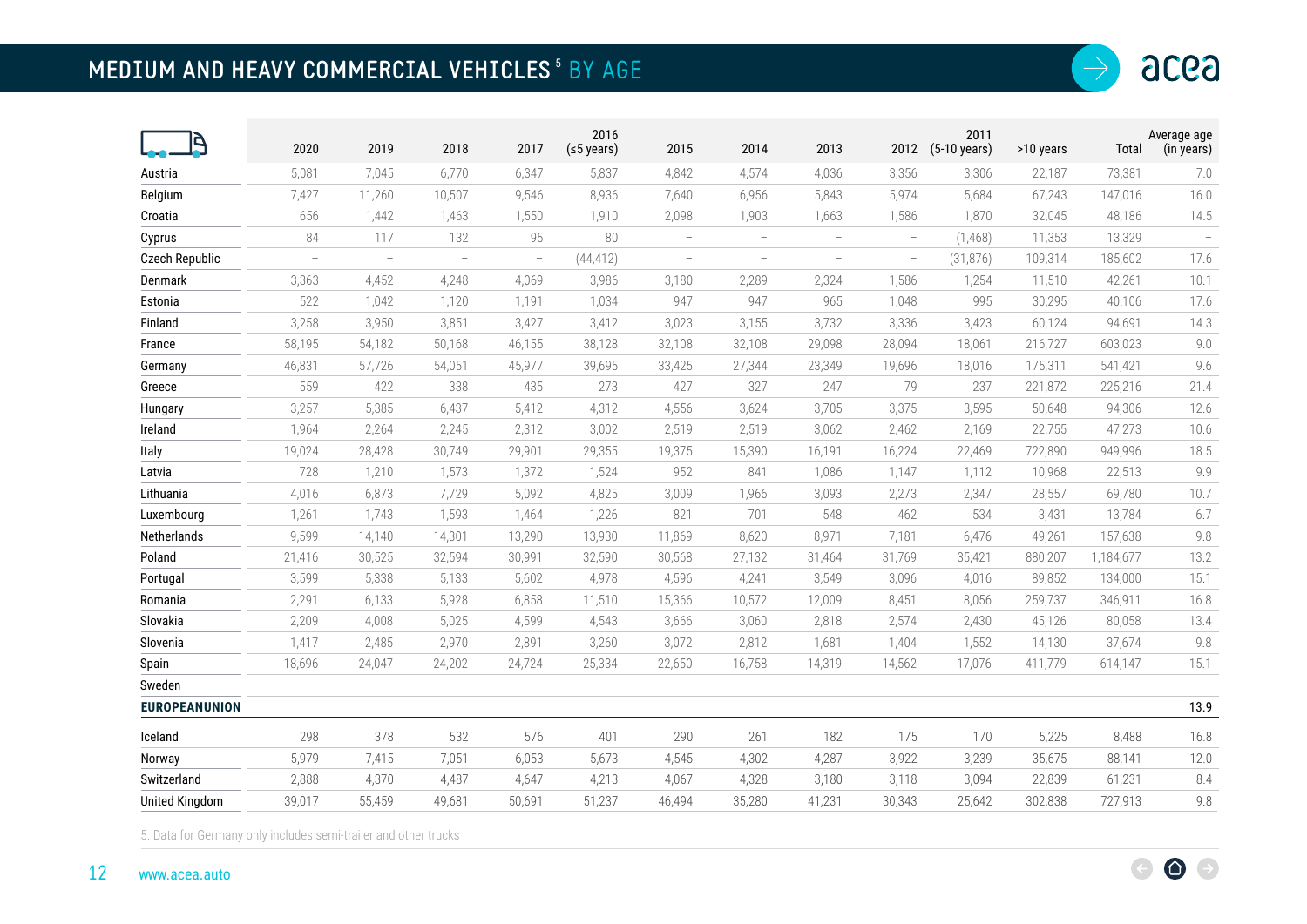

<span id="page-12-0"></span>

|                       | 2020                     | 2019                     | 2018                     | 2017                     | 2016<br>$(5$ years) | 2015                     | 2014           | 2013                     | 2012                     | 2011<br>$(5-10 \text{ years})$ | >10 years | Total   | Average age<br>(in years) |
|-----------------------|--------------------------|--------------------------|--------------------------|--------------------------|---------------------|--------------------------|----------------|--------------------------|--------------------------|--------------------------------|-----------|---------|---------------------------|
| Austria               | 866                      | 1,136                    | 1,095                    | 1,137                    | 922                 | 770                      | 645            | 525                      | 444                      | 329                            | 2,195     | 10,064  | 4.9                       |
| Belgium               | 797                      | 1,320                    | 1,057                    | 850                      | 715                 | 916                      | 1,125          | 742                      | 658                      | 702                            | 7,569     | 16,451  | 11.1                      |
| Croatia               | 97                       | 284                      | 232                      | 228                      | 199                 | 153                      | 148            | 180                      | 159                      | 161                            | 3,551     | 5,392   | 13.5                      |
| Cyprus                | 242                      | 15                       | 34                       | 33                       | 69                  | $\overline{\phantom{a}}$ | $\overline{a}$ | $\equiv$                 | $\equiv$                 | 207                            | 2,055     | 2,655   | $\overline{\phantom{a}}$  |
| Czech Republic        | $\overline{\phantom{a}}$ | J.                       |                          |                          | (5, 121)            | ÷,                       | L.             | L.                       |                          | (4, 452)                       | 10,088    | 19,661  | 14.6                      |
| Denmark               | 254                      | 542                      | 577                      | 839                      | 740                 | 553                      | 496            | 409                      | 542                      | 434                            | 3,160     | 8,546   | 10.5                      |
| Estonia               | 227                      | 231                      | 172                      | 225                      | 172                 | 241                      | 194            | 253                      | 175                      | 90                             | 3,255     | 5,235   | 13.6                      |
| Finland               | 244                      | 547                      | 419                      | 468                      | 541                 | 514                      | 655            | 442                      | 500                      | 393                            | 5,232     | 9,955   | 12.0                      |
| France                | 5,256                    | 4,867                    | 4,964                    | 5,256                    | 5,743               | 4,478                    | 4,672          | 4,088                    | 4,672                    | 3,699                          | 19,566    | 67,263  | 8.1                       |
| Germany               | 5,996                    | 5,685                    | 5,638                    | 5,594                    | 5,476               | 4,722                    | 4,310          | 4,259                    | 3,633                    | 3,465                          | 26,770    | 75,548  | 8.4                       |
| Greece                | 307                      | 360                      | 258                      | 180                      | 172                 | 96                       | 67             | 37                       | 21                       | 27                             | 26,671    | 28,196  | 19.4                      |
| Hungary               | 674                      | 811                      | 738                      | 772                      | 520                 | 602                      | 556            | 558                      | 225                      | 350                            | 11,152    | 16,958  | 12.6                      |
| Ireland               | 173                      | 501                      | 582                      | 491                      | 624                 | 528                      | 508            | 569                      | 651                      | 345                            | 6,958     | 11,930  | 11.7                      |
| Italy                 | 2,127                    | 4,809                    | 4,961                    | 4,021                    | 3,549               | 2,846                    | 2,330          | 2,832                    | 2,438                    | 3,235                          | 66,735    | 99,883  | 14.3                      |
| Latvia                | 54                       | 85                       | 124                      | 206                      | 173                 | 243                      | 181            | 193                      | 84                       | 206                            | 1,959     | 3,508   | 12.0                      |
| Lithuania             | 151                      | 236                      | 280                      | 121                      | 33                  | 31                       | 129            | 61                       | 60                       | 23                             | 1,717     | 2,842   | 14.4                      |
| Luxembourg            | 234                      | 256                      | 201                      | 221                      | 183                 | 235                      | 137            | 135                      | 116                      | 117                            | 286       | 2,121   | 5.4                       |
| Netherlands           | 642                      | 931                      | 574                      | 842                      | 834                 | 336                      | 598            | 517                      | 674                      | 484                            | 3,349     | 9,781   | 9.3                       |
| Poland                | 1,506                    | 2,350                    | 2,627                    | 2,189                    | 2,024               | 1,799                    | 1,796          | 1,701                    | 1,758                    | 2,114                          | 104,662   | 124,526 | 15.6                      |
| Portugal              | 410                      | 715                      | 660                      | 485                      | 458                 | 332                      | 311            | 271                      | 312                      | 444                            | 12,602    | 17,000  | 14.7                      |
| Romania               | $\overline{\phantom{a}}$ | $\overline{\phantom{a}}$ | $\overline{\phantom{a}}$ | $\overline{\phantom{a}}$ | (6,689)             |                          | $\equiv$       | $\overline{\phantom{a}}$ | $\overline{\phantom{0}}$ | (7, 508)                       | 39,973    | 54,170  | 18.1                      |
| Slovakia              | 266                      | 274                      | 309                      | 408                      | 324                 | 349                      | 393            | 238                      | 289                      | 332                            | 3,432     | 6,614   | 11.3                      |
| Slovenia              | 51                       | 154                      | 148                      | 162                      | 182                 | 152                      | 180            | 167                      | 133                      | 137                            | 946       | 2,412   | 10.1                      |
| Spain                 | 2,170                    | 3,481                    | 3,648                    | 3,795                    | 3,545               | 2,812                    | 2,002          | 1,760                    | 1,916                    | 2,796                          | 34,194    | 62,119  | 11.4                      |
| Sweden                | 1,456                    | 1,162                    | 739                      | 948                      | 1,082               | 1,154                    | 1,010          | 1,040                    | 1,139                    | 1,201                          | 2,558     | 13,489  | 6.5                       |
| <b>EUROPEANUNION</b>  |                          |                          |                          |                          |                     |                          |                |                          |                          |                                |           |         | 12.8                      |
| Iceland               | 26                       | 98                       | 138                      | 193                      | 276                 | 104                      | 104            | 76                       | 73                       | 36                             | 658       | 1,782   | 14.2                      |
| Norway                | 1,417                    | 2,334                    | 1,061                    | 1,212                    | 1,382               | 903                      | 947            | 1,075                    | 664                      | 776                            | 4,297     | 16,068  | 9.0                       |
| Switzerland           | 326                      | 611                      | 668                      | 682                      | 655                 | 725                      | 589            | 499                      | 433                      | 538                            | 2,853     | 8,579   | 7.9                       |
| <b>United Kingdom</b> | 1,845                    | 3,102                    | 3,628                    | 4,186                    | 4,840               | 4,642                    | 3,943          | 3,767                    | 3,727                    | 3,430                          | 42,391    | 79,501  | 11.4                      |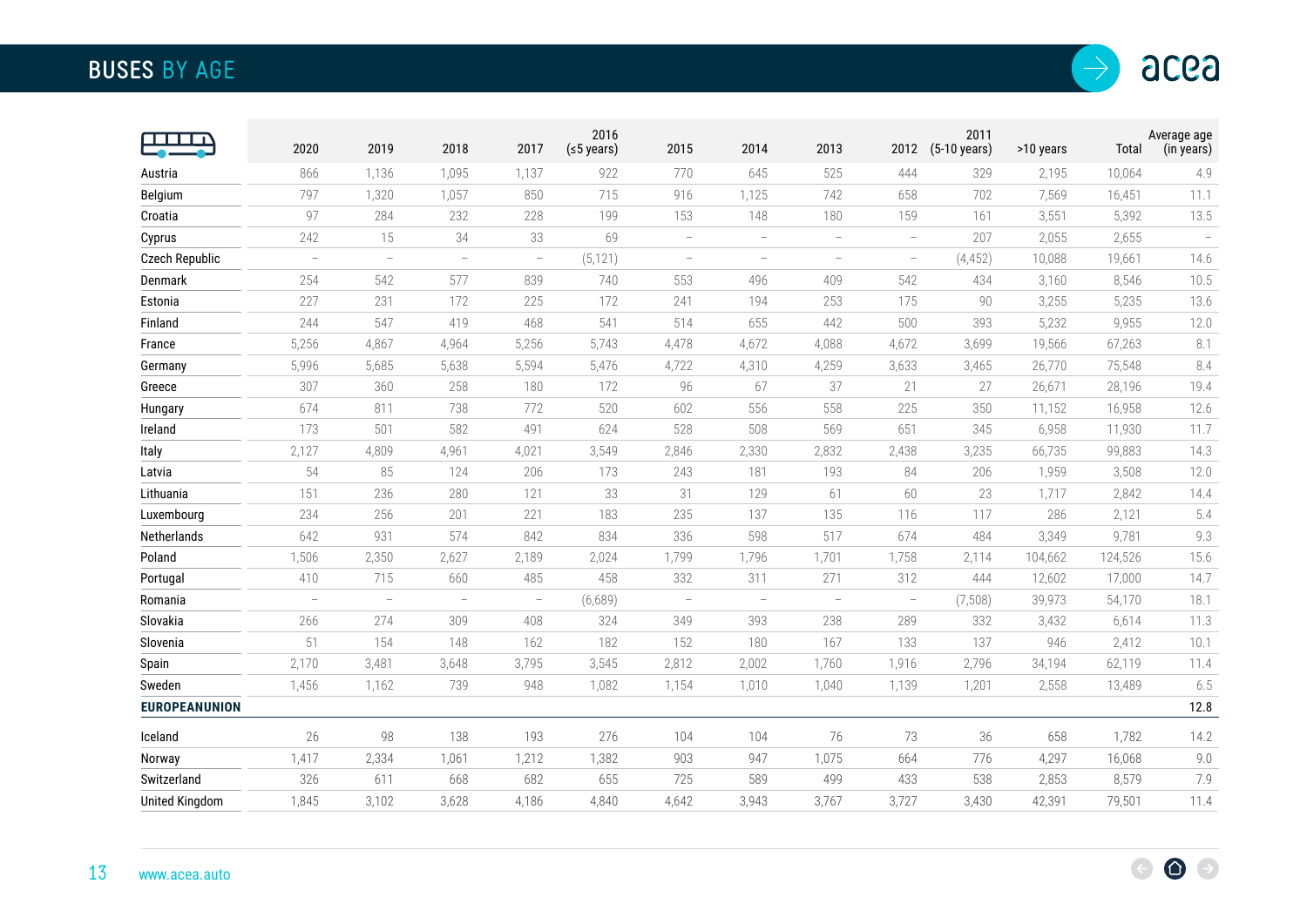

 $\rightarrow$ 

% SHARE | 2020

<span id="page-13-0"></span>

|                       | Petrol | Diesel              | <b>Battery</b><br>electric | Plug-in<br>hybrid | Hybrid<br>electric | Natural<br>gas | LPG       |       | Other Unknown |
|-----------------------|--------|---------------------|----------------------------|-------------------|--------------------|----------------|-----------|-------|---------------|
| Austria               | 43.1%  | 54.2 %              | 0.9%                       | 0.0%              | 1.6%               | 0.1%           | 0.1 %     | 0.0 % | $0.0 \%$      |
| Belgium               | 49.7%  | 46.2%               | 0.5%                       | 1.2%              | 1.5%               | 0.3%           | 0.2%      | 0.0%  | 0.3%          |
| Croatia               | 45.3%  | 53.9%               | 0.1%                       | 0.0%              | 0.3%               | 0.0 %          | 0.2%      | 0.0%  | 0.1%          |
| Cyprus                | 76.7%  | 21.4%               | 0.0%                       | 0.0 %             | 1.7%               | 0.0 %          | 0.0%      | 0.1%  | 0.0%          |
| <b>Czech Republic</b> | 62.6%  | 36.3%               | 0.1%                       | 0.1%              | 0.5%               | 0.2%           | 0.1%      | 0.1%  | 0.1%          |
| Denmark               | 66.4%  | 30.2%               | 1.2%                       | 1.1%              | 1.1%               | 0.0 %          | 0.0%      | 0.0%  | $0.0 \%$      |
| Estonia               | 57.7%  | 40.3%               | 0.2%                       | 0.0%              | 1.6%               | 0.3%           | 0.0%      | 0.0%  | $0.0 \%$      |
| Finland               | 69.7%  | 27.7%               | 0.4%                       | 1.7%              | 0.0 %              | 0.4%           | 0.0%      | 0.2%  | $0.0 \%$      |
| France                | 39.6%  | 57.2%               | 0.6%                       | 0.4%              | 1.7%               | 0.0%           | 0.4%      | 0.0%  | $0.0 \%$      |
| Germany               | 65.2%  | 31.2%               | 0.6%                       | 0.6%              | 1.5%               | 0.2%           | 0.7%      | 0.0%  | 0.0%          |
| Greece                | 88.0%  | 8.5%                | 0.0%                       | 0.0%              | 0.7%               | 0.1%           | 0.0%      | 0.0%  | 2.7%          |
| Hungary               | 65.3%  | 31.7%               | 0.3%                       | 0.3%              | 1.6%               | 0.1%           | 0.7%      | 0.0%  | 0.0 %         |
| Ireland               | 37.8%  | 58.0%               | 0.6%                       | 0.6%              | 2.7%               | 0.0%           | 0.0%      | 0.4%  | $0.0 \%$      |
| Italy                 | 45.5%  | 43.8%               | 0.1%                       | 1.4%              | 0.0%               | 2.5%           | 6.7%      | 0.0%  | $0.0 \%$      |
| Latvia                | 29.2 % | 64.7%               | 0.2%                       | 0.0%              | $0.0 \%$           | 0.0 %          | 5.8%      | 0.0%  | $0.0 \%$      |
| Lithuania             | 25.5%  | 69.2%               | 0.2%                       | 0.0%              | 2.1%               | 0.0 %          | 0.0%      | 0.4%  | 2.5%          |
| Luxembourg            | 42.9%  | 52.9%               | 1.0%                       | 1.1%              | 2.0%               | 0.0 %          | 0.1%      | 0.0%  | 0.0 %         |
| Netherlands           | 80.1%  | 12.5%               | 2.0%                       | 1.1%              | 3.0%               | 0.1%           | 1.2%      | 0.0%  | 0.0 %         |
| Poland                | 44.8%  | 40.2%               | $0.1 \%$                   | 0.0%              | 1.0%               | $0.0 \%$       | 13.8%     | 0.0%  | 0.1%          |
| Portugal              | 37.0%  | 59.9%               | 0.5%                       | 0.6%              | 1.1%               | 0.0%           | 0.0%      | 1.0%  | $0.0 \%$      |
| Romania               | 54.9%  | 44.5%               | 0.1%                       | 0.0%              | 0.3%               | 0.0 %          | 0.2%      | 0.0%  | 0.2%          |
| Slovakia              | 51.0%  | 44.8%               | 0.1%                       | 0.1%              | 0.8%               | 0.1 %          | 1.9%      | 0.0%  | 1.2%          |
| Slovenia              | 47.9%  | $50.3\ \mathrm{\%}$ | 0.3 %                      | 0.0 %             | 0.7 %              | $0.0\ \%$      | 0.8%      | 0.0 % | $0.0\ \%$     |
| Spain                 | 39.5%  | 57.9%               | 0.2%                       | 0.2%              | 1.9%               | 0.1%           | $0.2 \%$  | 0.0%  | $0.0\ \%$     |
| Sweden                | 53.8%  | 35.2%               | 1.1%                       | 2.5%              | 2.6%               | 0.8%           | $0.0 \%$  | 3.9%  | $0.0 \%$      |
| <b>EUROPEAN UNION</b> | 51.7%  | 42.8%               | 0.5%                       | 0.6 %             | 1.2%               | 0.5%           | 2.5%      | 0.1%  | 0.1%          |
| Iceland               | 54.7%  | 34.3 %              | 2.8%                       | 4.5%              | 3.0%               | 0.7%           | $0.0 \%$  | 0.0 % | 0.0 %         |
| Norway                | 34.6 % | 43.5%               | 12.1 %                     | 5.1%              | 4.7%               | 0.0 %          | 0.0 %     | 0.0 % | $0.0 \%$      |
| Switzerland           | 66.0%  | 29.8%               | 0.9%                       | 0.0%              | 2.9%               | 0.2%           | $0.0 \%$  | 0.1 % | $0.0 \%$      |
| <b>United Kingdom</b> | 59.1%  | 37.3%               | $0.5\ \%$                  | 0.6 %             | 2.0%               | $0.0\ \%$      | $0.0\ \%$ | 0.1 % | $0.3\ \%$     |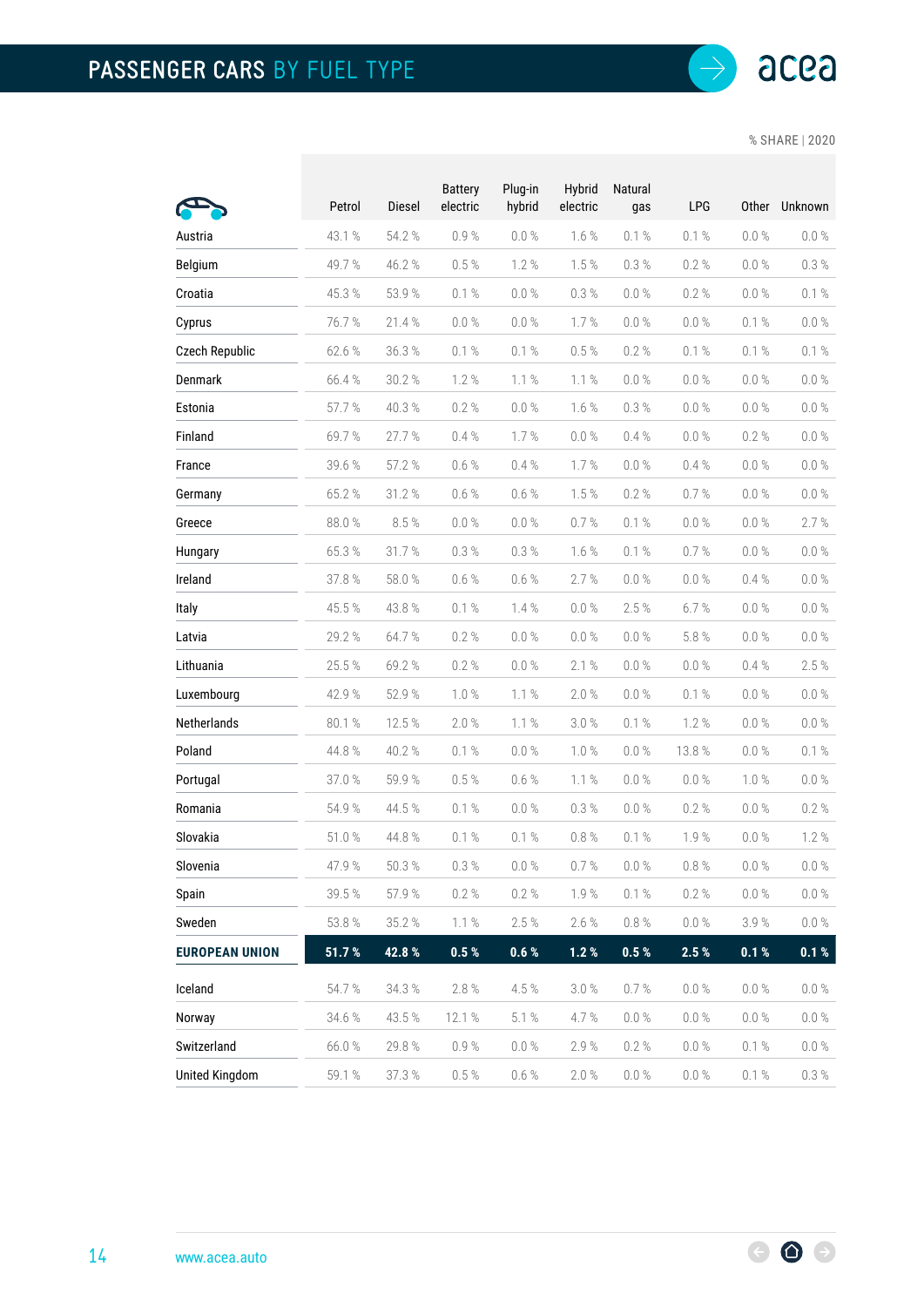

 $\rightarrow$ 

% SHARE | 2020

<span id="page-14-0"></span>

|                       |           |        | <b>Battery</b> | Plug-in  | Hybrid   | Natural |           |          |               |
|-----------------------|-----------|--------|----------------|----------|----------|---------|-----------|----------|---------------|
|                       | Petrol    | Diesel | electric       | hybrid   | electric | gas     | LPG       |          | Other Unknown |
| Austria               | 4.2%      | 94.8%  | 0.6%           | 0.0%     | 0.0 %    | 0.2%    | $0.2 \%$  | 0.0%     | $0.0 \%$      |
| Belgium               | 6.2%      | 91.2%  | $0.2 \%$       | 0.0%     | 0.0%     | 0.6%    | 1.5%      | 0.4%     | $0.0 \%$      |
| Croatia               | 3.8%      | 95.6%  | 0.0%           | 0.0%     | 0.0%     | 0.0%    | 0.5%      | 0.0%     | 0.1%          |
| Cyprus                | 5.0%      | 95.0%  | 0.0%           | 0.0%     | 0.0%     | 0.0%    | 0.0%      | 0.0%     | $0.0 \%$      |
| <b>Czech Republic</b> | 15.7%     | 83.5%  | 0.0%           | 0.0%     | 0.0%     | 0.6%    | 0.1%      | 0.1%     | $0.0 \%$      |
| Denmark               | 9.6%      | 89.5%  | 0.4%           | 0.1%     | 0.5%     | 0.0%    | 0.0%      | 0.0%     | 0.0 %         |
| Estonia               | 15.0%     | 84.6%  | 0.0%           | 0.0%     | 0.0%     | 0.4%    | 0.0%      | 0.0%     | 0.0 %         |
| Finland               | 2.8%      | 96.7%  | 0.1%           | 0.0%     | 0.0%     | 0.3%    | 0.0%      | 0.0%     | 0.0 %         |
| France                | 3.5%      | 95.3%  | 0.8%           | 0.0%     | 0.1%     | 0.3%    | 0.0%      | 0.0%     | $0.0 \%$      |
| Germany               | 5.0%      | 92.8%  | 1.1%           | 0.0%     | 0.0%     | 0.4%    | 0.6%      | 0.0%     | $0.0 \%$      |
| Greece                | 39.9%     | 40.0%  | 0.0%           | 0.0%     | 0.0%     | 0.1%    | 0.0%      | 0.0%     | 20.0%         |
| Hungary               | 3.6%      | 95.9%  | 0.1%           | 0.0%     | 0.0 %    | 0.1%    | 0.2%      | 0.0%     | $0.0 \%$      |
| Ireland               | 0.6%      | 98.4%  | 0.3%           | 0.0%     | 0.7%     | 0.0 %   | 0.0%      | 0.0%     | 0.0 %         |
| Italy                 | 5.0%      | 91.2%  | 0.1%           | 0.0%     | 0.0%     | 2.3%    | 1.4%      | 0.0%     | 0.0 %         |
| Latvia                | 2.8%      | 95.6%  | 0.1%           | 0.0%     | 0.0%     | 0.1%    | 1.4%      | 0.0%     | 0.0 %         |
| Lithuania             | 2.2%      | 97.1%  | 0.1%           | 0.0%     | 0.0%     | 0.0 %   | 0.0%      | 0.2%     | 0.5%          |
| Luxembourg            | 3.6%      | 95.2%  | 0.8%           | 0.0%     | 0.0%     | 0.1%    | 0.3%      | 0.0%     | 0.0 %         |
| Netherlands           | 3.2%      | 93.9%  | 0.6%           | 0.0%     | 0.0%     | 0.4%    | 1.9%      | 0.0%     | $0.0 \%$      |
| Poland                | 7.1%      | 87.7%  | 0.0%           | 0.0%     | 0.0%     | 0.1%    | 4.8%      | 0.0%     | 0.3 %         |
| Portugal              | 0.2%      | 99.7%  | 0.1%           | 0.0%     | 0.0%     | 0.0%    | 0.0%      | 0.0%     | 0.0 %         |
| Romania               | 9.6%      | 87.0%  | 0.0%           | 0.0%     | 0.0%     | 0.0%    | 0.0 %     | 0.0%     | 3.4%          |
| Slovakia              | 14.0%     | 83.2%  | 0.1%           | 0.0%     | 0.0%     | 0.2%    | 1.1%      | 0.0 %    | 1.5%          |
| Slovenia              | $4.5\,\%$ | 94.7%  | $0.0 \%$       | $0.0 \%$ | $0.0 \%$ | 0.6 %   | $0.0 \%$  | $0.2 \%$ | $0.0 \%$      |
| Spain                 | 5.1%      | 94.2%  | $0.2\ \%$      | 0.0%     | 0.1%     | 0.1%    | 0.3%      | 0.0%     | 0.0%          |
| Sweden                | 7.7%      | 89.4%  | 1.0%           | 0.0 %    | 0.0 %    | 1.5%    | $0.0\ \%$ | 0.4%     | $0.0 \%$      |
| <b>EUROPEAN UNION</b> | 6.2%      | 91.2%  | 0.4 %          | 0.01%    | 0.06%    | 0.6 %   | $0.8~\%$  | 0.0 %    | 0.8%          |
| Iceland               | 14.7%     | 83.1%  | 1.1%           | 0.0 %    | 0.0 %    | 1.0%    | $0.0 \%$  | 0.0 %    | $0.0 \%$      |
| Norway                | 4.5%      | 93.5%  | 1.9%           | 0.0 %    | 0.0%     | 0.1 %   | 0.0 %     | 0.0%     | $0.0 \%$      |
| Switzerland           | 14.3%     | 84.5%  | 0.5%           | 0.0 %    | 0.0 %    | 0.6%    | 0.0 %     | 0.0 %    | 0.1 %         |
| <b>United Kingdom</b> | 4.2%      | 95.3%  | $0.3 \%$       | 0.0%     | 0.1%     | 0.0 %   | $0.0\ \%$ | 0.0 %    | $0.0\ \%$     |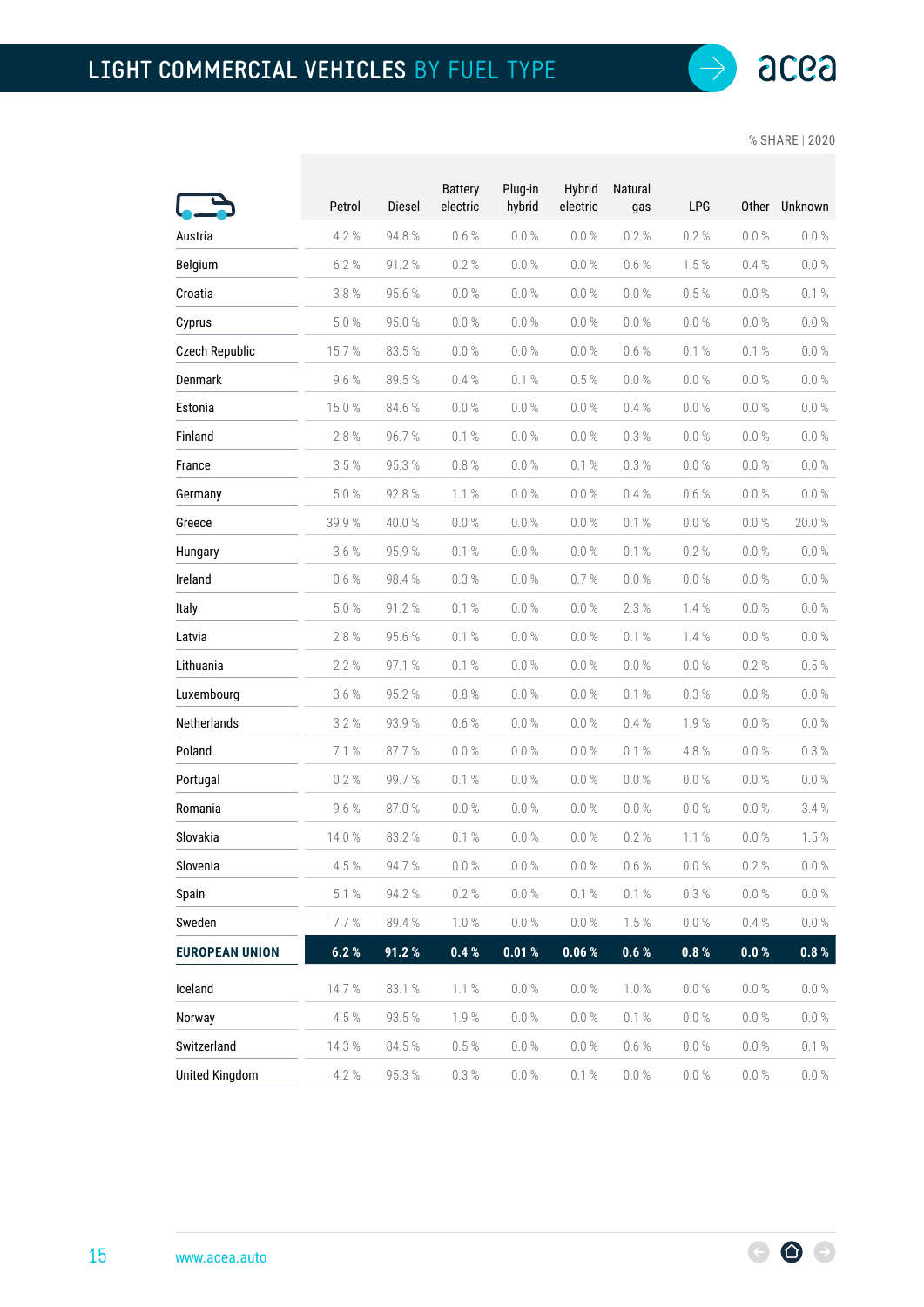

 $\leftrightarrow$ 

% SHARE | 2020

<span id="page-15-0"></span>

|                       | Petrol | Diesel | <b>Battery</b><br>electric | Plug-in<br>hybrid | Hybrid<br>electric | Natural<br>gas | LPG       |         | Other Unknown |
|-----------------------|--------|--------|----------------------------|-------------------|--------------------|----------------|-----------|---------|---------------|
| Austria               |        |        |                            |                   |                    |                |           |         |               |
| Belgium               | 1.7%   | 92.3%  | 0.0%                       | 0.0%              | 0.0%               | 0.6 %          | 0.1 %     | 5.3 %   | $0.0 \%$      |
| Croatia               | 0.1%   | 99.9%  | 0.0%                       | 0.0 %             | 0.0%               | $0.0 \%$       | 0.0%      | 0.0%    | $0.0 \%$      |
| Cyprus                | 0.1%   | 99.9%  | 0.0%                       | 0.0%              | 0.0%               | 0.0%           | $0.0\ \%$ | 0.0%    | $0.0 \%$      |
| <b>Czech Republic</b> | 0.9%   | 95.8%  | 2.9%                       | 0.0%              | 0.0%               | 0.2%           | 0.0 %     | 0.3%    | $0.0 \%$      |
| Denmark               | 0.6%   | 98.8%  | 0.1%                       | 0.0 %             | 0.0 %              | 0.5%           | $0.0 \%$  | 0.0%    | $0.0 \%$      |
| Estonia               | 14.7%  | 85.0%  | $0.0\%$                    | 0.0%              | 0.0%               | 0.2%           | $0.0 \%$  | 0.0%    | $0.0 \%$      |
| Finland               | 2.0%   | 97.5%  | 0.0%                       | 0.0%              | 0.0%               | 0.2%           | 0.0%      | 0.2%    | $0.0 \%$      |
| France                | 0.0%   | 98.8%  | 0.0%                       | 0.0 %             | 0.0%               | 1.1%           | 0.0%      | 0.0 %   | $0.0 \%$      |
| Germany               | 1.6%   | 97.8%  | 0.1%                       | 0.0%              | 0.0%               | 0.3%           | 0.1%      | 0.1%    | $0.0 \%$      |
| Greece                | 0.1%   | 55.5 % | 0.0%                       | 0.0%              | 0.0%               | $0.0 \%$       | 0.0%      | 0.0%    | 44.4 %        |
| Hungary               | 0.7%   | 99.2%  | 0.0%                       | 0.0%              | 0.0%               | 0.1%           | 0.0%      | 0.0%    | 0.0 %         |
| Ireland               | 0.1%   | 99.8%  | $0.0 \%$                   | 0.0 %             | 0.0%               | 0.1%           | $0.0 \%$  | 0.0 %   | $0.0 \%$      |
| Italy                 | 0.4%   | 98.2%  | 0.7%                       | 0.0%              | 0.0%               | 0.5%           | 0.1%      | 0.1%    | 0.0 %         |
| Latvia                | 0.1%   | 99.6%  | 0.0%                       | 0.0 %             | 0.0%               | 0.2%           | 0.1%      | 0.0 %   | 0.0 %         |
| Lithuania             | 1.0%   | 98.3%  | 0.0 %                      | 0.0 %             | 0.0 %              | 0.1%           | 0.0%      | 0.1%    | 0.5%          |
| Luxembourg            | 0.3%   | 99.1%  | 0.2%                       | 0.0 %             | 0.0 %              | 0.2%           | 0.2%      | 0.0 %   | $0.0 \%$      |
| Netherlands           | 0.8%   | 98.0%  | 0.1%                       | 0.0%              | 0.0%               | 0.9%           | 0.2%      | 0.0%    | $0.0 \%$      |
| Poland                | 0.3%   | 98.1%  | $0.0 \%$                   | 0.0%              | 0.0 %              | 0.8%           | 0.2%      | 0.0 %   | 0.6 %         |
| Portugal              | 0.0%   | 99.7%  | 0.0%                       | 0.0%              | 0.0%               | 0.2%           | 0.0%      | 0.0%    | $0.0 \%$      |
| Romania               | 0.2%   | 99.7%  | 0.0%                       | 0.0%              | 0.0%               | 0.1%           | $0.0 \%$  | 0.0%    | 0.0%          |
| Slovakia              | 0.2%   | 97.9%  | $0.0 \%$                   | 0.0 %             | 0.0%               | 0.1%           | $0.0 \%$  | 0.0 %   | 1.8%          |
| Slovenia              | 0.1%   | 99.7%  | $0.0 \%$                   | $0.0\%$           | $0.0\%$            | 0.2%           | $0.0 \%$  | $0.0\%$ | $0.0\%$       |
| Spain                 | 0.2%   | 99.1%  | $0.0 \%$                   | 0.0%              | 0.0%               | 0.7%           | 0.0%      | 0.0%    | $0.0\ \%$     |
| Sweden                | 1.2%   | 97.3%  | $0.0 \%$                   | $0.0 \%$          | 0.0 %              | 1.4%           | $0.0 \%$  | 0.1%    | $0.0 \%$      |
| <b>EUROPEAN UNION</b> | 0.7%   | 96.3%  | 0.24%                      | 0.00%             | 0.02%              | 0.5%           | 0.1%      | 0.20%   | 2.0%          |
| Iceland               | 2.5%   | 97.3%  | $0.0 \%$                   | 0.0 %             | 0.0 %              | 0.2%           | $0.0 \%$  | 0.0 %   | $0.0 \%$      |
| Norway                | 2.8%   | 96.4%  | $0.0 \%$                   | 0.0 %             | 0.0 %              | 0.6 %          | $0.0 \%$  | 0.1%    | $0.0 \%$      |
| Switzerland           | 0.4%   | 99.1%  | 0.1%                       | 0.0 %             | 0.0%               | 0.3 %          | $0.0 \%$  | 0.0 %   | 0.1 %         |
| <b>United Kingdom</b> | 1.0%   | 98.6%  | 0.1 %                      | $0.0\ \%$         | $0.2 \%$           | $0.0\ \%$      | $0.0 \%$  | 0.1%    | $0.0 \%$      |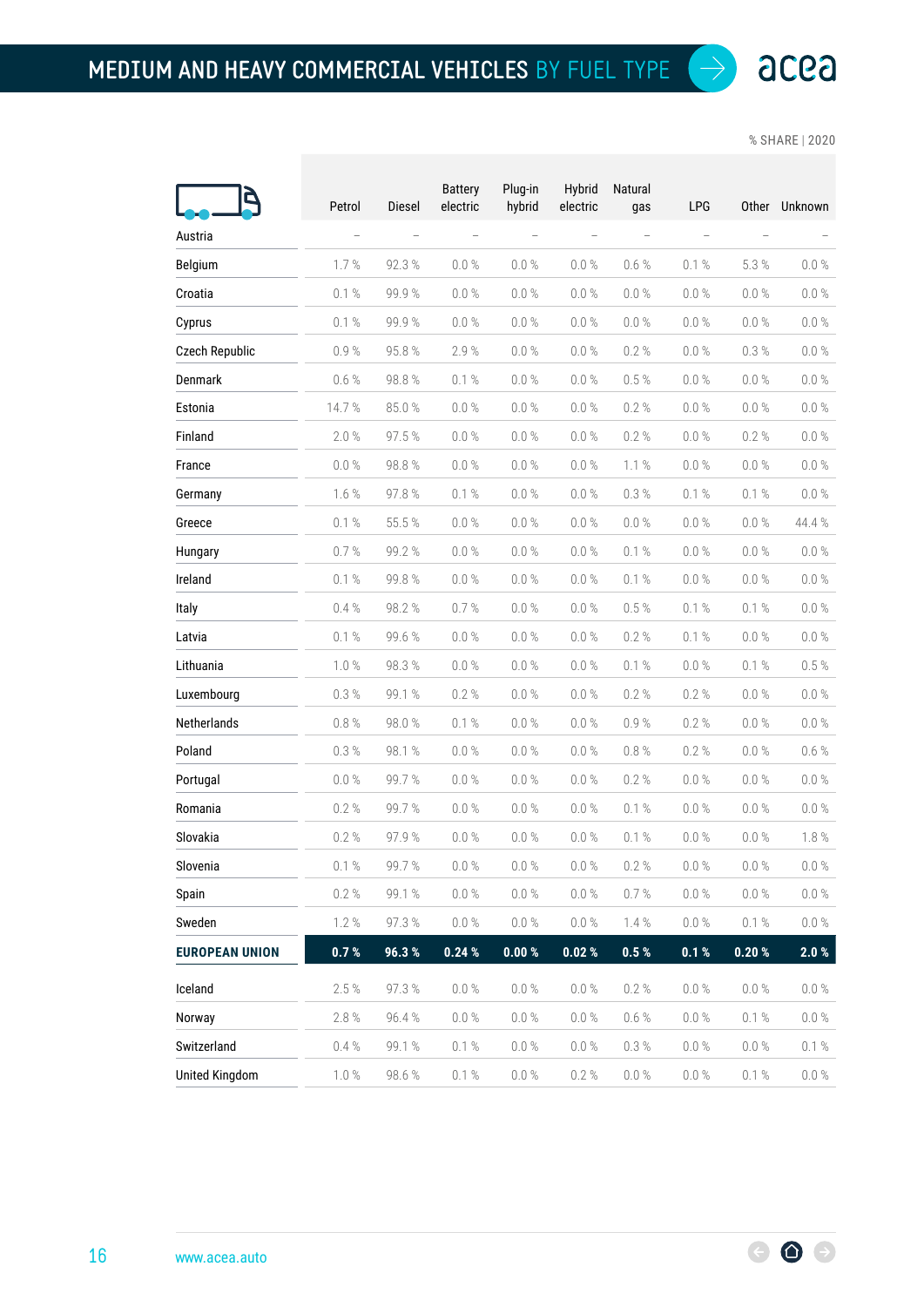

 $\rightarrow$ 

% SHARE | 2020

<span id="page-16-0"></span>

|                       | Petrol   | <b>Diesel</b> | <b>Battery</b><br>electric | Plug-in<br>hybrid | Hybrid<br>electric | Natural<br>gas | LPG      |          | Other Unknown |
|-----------------------|----------|---------------|----------------------------|-------------------|--------------------|----------------|----------|----------|---------------|
| Austria               | 0.0 %    | 95.3%         | 1.7%                       | 0.0 %             | 1.2%               | 1.6%           | $0.0 \%$ | 0.1%     | $0.0 \%$      |
| Belgium               | 0.7%     | 90.9%         | 0.4%                       | 0.0%              | 7.2%               | $0.2 \%$       | 0.0%     | 0.5%     | $0.0 \%$      |
| Croatia               | 0.0%     | 99.8%         | 0.0%                       | 0.0 %             | 0.0%               | 0.0%           | 0.0%     | 0.0 %    | 0.2%          |
| Cyprus                | 0.1%     | 99.9%         | 0.0 %                      | 0.0 %             | 0.0%               | $0.0 \%$       | 0.0%     | 0.0%     | $0.0 \%$      |
| <b>Czech Republic</b> | 0.0%     | 86.1%         | 0.4%                       | 0.0%              | 0.0%               | 9.3%           | 0.0%     | 0.3%     | 3.9%          |
| Denmark               | 0.3%     | 96.3%         | 1.0%                       | 0.3%              | 0.0%               | 2.0%           | 0.0 %    | 0.0%     | $0.0 \%$      |
| Estonia               | 4.1%     | 89.4%         | 0.0%                       | 0.0%              | 0.8%               | 5.6%           | 0.0%     | 0.0%     | $0.0 \%$      |
| Finland               | 0.2%     | 98.2%         | 0.9%                       | 0.0%              | 0.0%               | 0.6%           | $0.0 \%$ | 0.1%     | 0.0%          |
| France                | 0.0%     | 92.1%         | 1.0%                       | 0.1%              | 2.3%               | 4.4%           | 0.0%     | 0.0%     | 0.1%          |
| Germany               | 0.1%     | 94.6%         | 1.0%                       | 0.0%              | 3.0%               | 1.2%           | 0.0%     | 0.1%     | 0.0%          |
| Greece                | 0.0%     | 96.5%         | 0.0%                       | 0.0%              | 0.0%               | 3.4%           | $0.0 \%$ | 0.0%     | $0.0 \%$      |
| Hungary               | 0.3%     | 97.3%         | 0.3%                       | 0.0%              | 0.5%               | 1.4%           | 0.2%     | 0.0%     | 0.0%          |
| Ireland               | 0.1%     | 99.9%         | $0.0 \%$                   | 0.0 %             | 0.0 %              | 0.0 %          | $0.0 \%$ | 0.0 %    | $0.0 \%$      |
| Italy                 | 0.4%     | 93.7%         | 0.5%                       | 0.0%              | 0.1%               | 4.8%           | 0.3%     | 0.1%     | $0.0 \%$      |
| Latvia                | 0.2%     | 99.3%         | 0.2%                       | 0.0%              | 0.0%               | 0.2%           | 0.1%     | 0.0%     | 0.0%          |
| Lithuania             | 0.1%     | 88.7%         | 5.3 %                      | 0.0%              | 1.1%               | 0.9%           | 3.4%     | 0.2%     | 0.3%          |
| Luxembourg            | 0.0%     | 84.9%         | 6.6 %                      | 0.0 %             | 5.9%               | 2.5%           | 0.0 %    | 0.0%     | $0.0 \%$      |
| Netherlands           | 0.1%     | 79.0%         | 12.4%                      | 0.0 %             | 2.2%               | 6.1%           | 0.0%     | 0.1%     | 0.1%          |
| Poland                | 0.3%     | 96.9%         | 0.5%                       | 0.0%              | 0.6%               | 1.1%           | 0.1%     | 0.2%     | 0.3%          |
| Portugal              | 0.0 %    | 95.6%         | 0.5%                       | 0.0%              | 0.1%               | 3.6 %          | $0.0 \%$ | 0.0%     | $0.0 \%$      |
| Romania               | 0.1%     | 99.4%         | 0.1%                       | 0.0%              | 0.3%               | 0.2%           | 0.0 %    | 0.0%     | $0.0 \%$      |
| Slovakia              | 0.4%     | 93.6%         | 0.6%                       | 0.0%              | 0.0%               | 3.1%           | $0.0 \%$ | 0.0%     | 2.2%          |
| Slovenia              | $0.0 \%$ | 94.7%         | 0.3%                       | $0.0 \%$          | 0.2%               | 4.8%           | $0.0 \%$ | $0.0 \%$ | $0.0 \%$      |
| Spain                 | 0.2%     | 91.9%         | 0.3%                       | 0.2%              | 2.3%               | 5.1%           | 0.0%     | 0.0%     | 0.0 %         |
| Sweden                | 0.3 %    | 73.1 %        | $3.5\,\%$                  | $0.0\ \%$         | 1.1%               | 21.0%          | $0.0 \%$ | 1.0%     | $0.0 \%$      |
| <b>EUROPEAN UNION</b> | 0.2%     | 93.5%         | 0.9 %                      | 0.03%             | 1.4%               | 3.5%           | 0.1 %    | 0.1%     | 0.2 %         |
| Iceland               | 2.3%     | 96.2%         | 0.8%                       | 0.0 %             | 0.0 %              | 0.4%           | $0.0 \%$ | 0.0 %    | $0.2\ \%$     |
| Norway                | 1.1%     | 90.9%         | 2.9%                       | 0.0 %             | 0.0 %              | 5.0%           | $0.0 \%$ | 0.1%     | $0.0 \%$      |
| Switzerland           | 0.5%     | 92.9%         | 0.7%                       | $0.0 \%$          | 3.9%               | 1.6%           | $0.0 \%$ | 0.2%     | 0.2%          |
| <b>United Kingdom</b> | 0.2%     | 98.3%         | 0.9%                       | $0.0\ \%$         | 0.0 %              | $0.0\ \%$      | $0.0 \%$ | 0.5%     | $0.0 \%$      |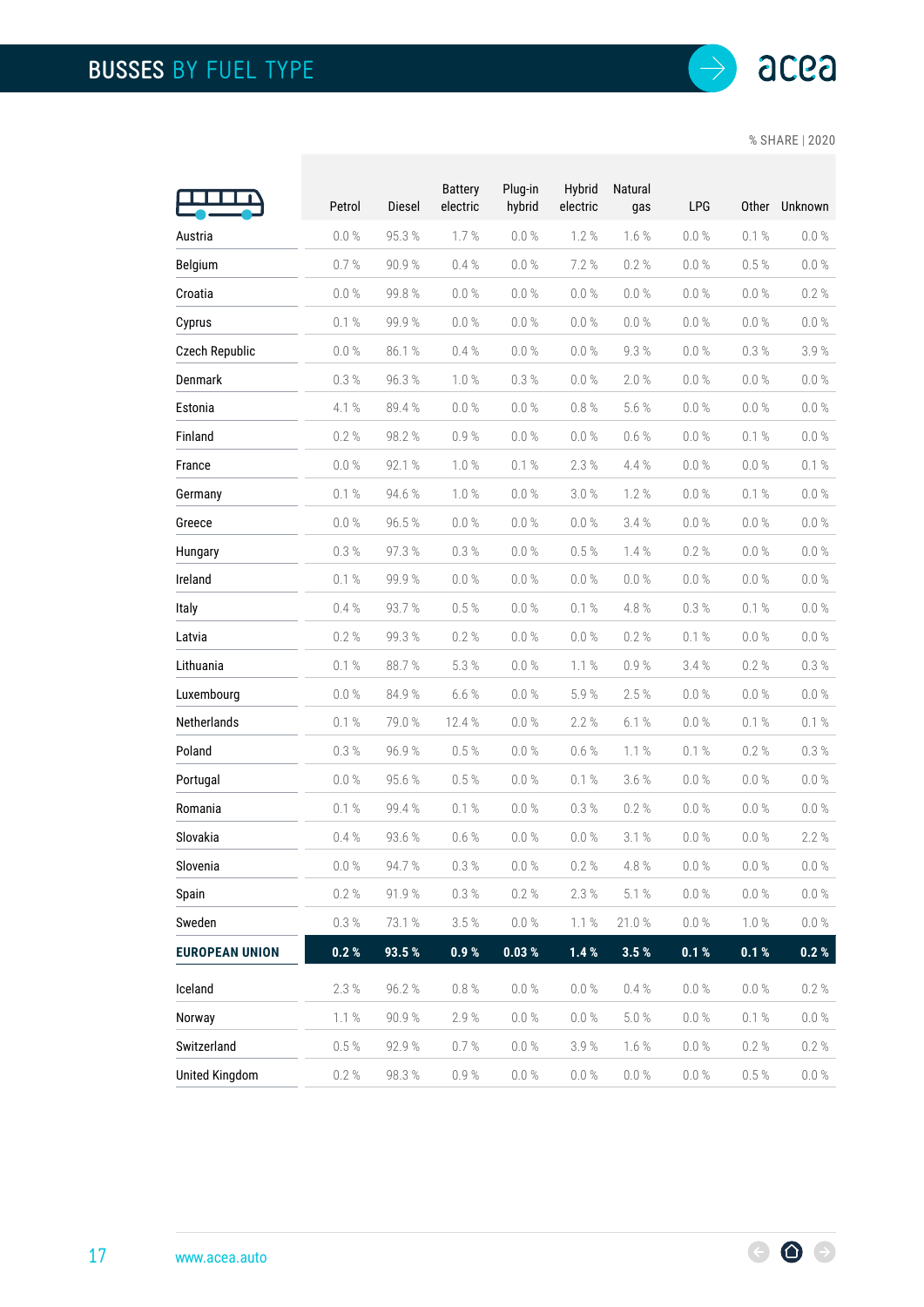PER 1,000 INHABITANTS

<span id="page-17-0"></span>

|                       | 2016 | 2017 | 2018 | 2019 | 2020 |
|-----------------------|------|------|------|------|------|
| Austria               | 554  | 558  | 564  | 569  | 572  |
| Belgium               | 501  | 505  | 507  | 508  | 506  |
| Croatia               | 365  | 377  | 406  | 424  | 427  |
| Cyprus                | 599  | 616  | 637  | 654  | 651  |
| Czech Republic        | 509  | 529  | 547  | 562  | 573  |
| Denmark               | 432  | 440  | 449  | 456  | 467  |
| Estonia               | 534  | 552  | 566  | 600  | 609  |
| Finland               | 479  | 485  | 489  | 493  | 497  |
| France                | 564  | 570  | 571  | 573  | 570  |
| Germany               | 557  | 563  | 569  | 575  | 580  |
| Greece                | 475  | 480  | 481  | 489  | 496  |
| Hungary               | 337  | 354  | 372  | 390  | 401  |
| Ireland               | 442  | 431  | 436  | 443  | 446  |
| Italy                 | 624  | 636  | 645  | 661  | 666  |
| Latvia                | 302  | 317  | 329  | 342  | 353  |
| Lithuania             | 412  | 426  | 441  | 452  | 460  |
| Luxembourg            | 678  | 683  | 690  | 694  | 696  |
| Netherlands           | 497  | 503  | 511  | 517  | 520  |
| Poland                | 571  | 593  | 617  | 642  | 662  |
| Portugal              | 445  | 466  | 487  | 506  | 515  |
| Romania               | 277  | 305  | 330  | 355  | 376  |
| Slovakia              | 392  | 410  | 427  | 427  | 448  |
| Slovenia              | 554  | 577  | 591  | 600  | 598  |
| Spain                 | 502  | 515  | 526  | 533  | 532  |
| Sweden                | 484  | 485  | 481  | 478  | 479  |
| <b>EUROPEAN UNION</b> | 524  | 535  | 545  | 555  | 560  |
| Iceland               | 636  | 633  | 639  | 627  | 626  |
| Norway                | 507  | 512  | 514  | 520  | 521  |
| Switzerland           | 549  | 549  | 550  | 535  | 549  |
| <b>EFTA</b>           | 535  | 537  | 539  | 532  | 541  |
| Russia                | 288  | 293  | 301  | 308  | 312  |
| Turkey                | 144  | 151  | 153  | 152  | 158  |
| <b>United Kingdom</b> | 526  | 527  | 526  | 528  | 544  |
| <b>EUROPE</b>         | 438  | 446  | 453  | 460  | 466  |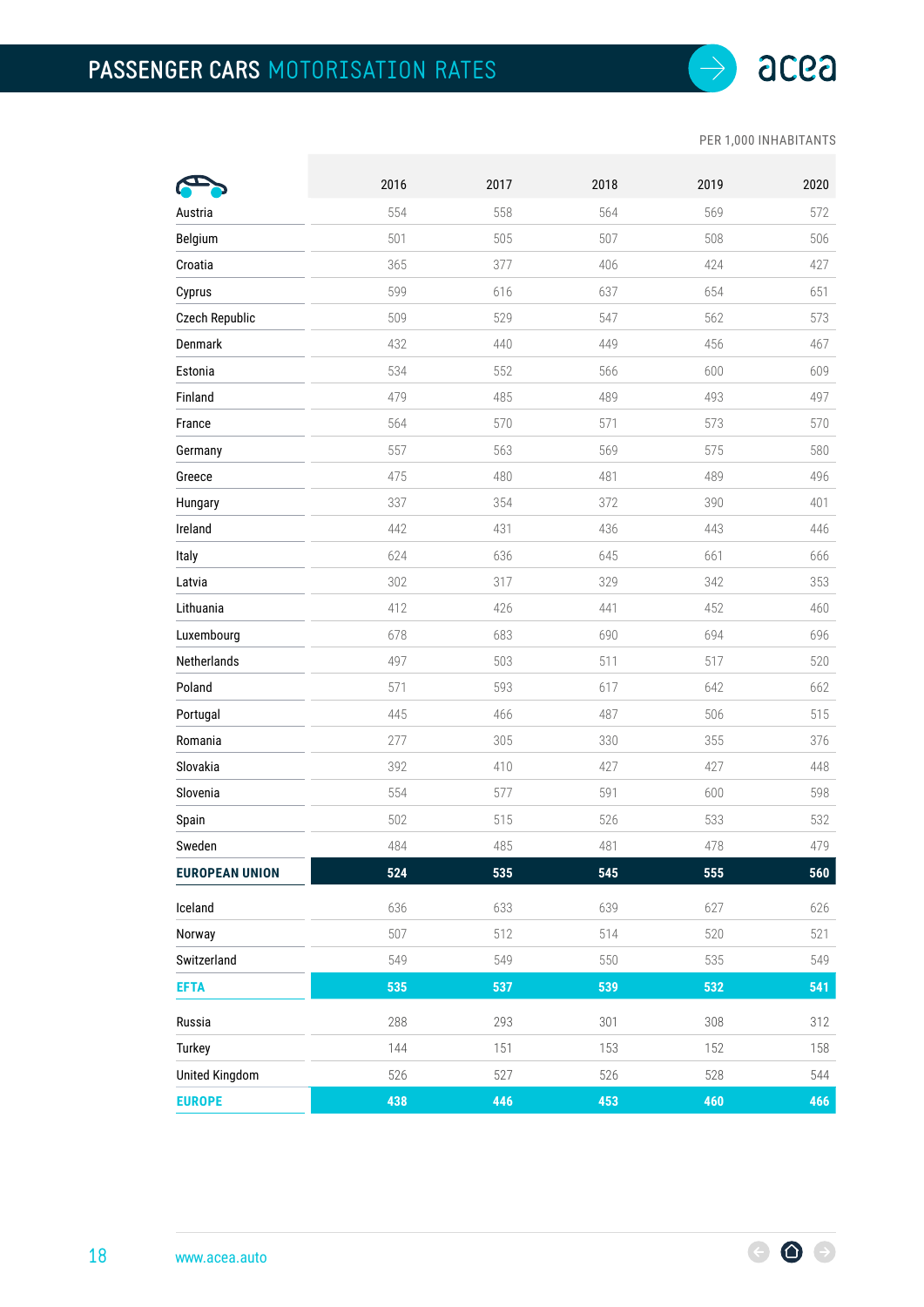PER 1,000 INHABITANTS

 $\rightarrow$ 

<span id="page-18-0"></span>

| 5                     |            |            |      |            |        |
|-----------------------|------------|------------|------|------------|--------|
|                       | 2016       | 2017       | 2018 | 2019       | 2020   |
| Austria               | 54         | 55         | 57   | 59         | 61     |
| Belgium               | 77         | 79         | 82   | 84         | 86     |
| Croatia               | 38         | 41         | 45   | 49         | 51     |
| Cyprus                | 129        | 130        | 132  | 134        | 134    |
| Czech Republic        | 71         | 73         | 74   | 75         | 75     |
| Denmark               | 79         | 78         | 76   | 74         | 73     |
| Estonia               | 86         | 91         | 96   | 103        | 106    |
| Finland               | 76         | 78         | 79   | 79         | 80     |
| France                | 100        | 102        | 103  | 100        | 98     |
| Germany               | 42         | 44         | 45   | 47         | $48\,$ |
| Greece                | 103        | 104        | 107  | 108        | 110    |
| Hungary               | 52         | 55         | 57   | 60         | 61     |
| Ireland               | 79         | 90         | 91   | 93         | 92     |
| Italy                 | 82         | 84         | 85   | 87         | 89     |
| Latvia                | 40         | 42         | 43   | 44         | $40\,$ |
| Lithuania             | 39         | 41         | 44   | $45\,$     | 47     |
| Luxembourg            | 80         | 82         | 84   | 86         | 88     |
| Netherlands           | 64         | 66         | 68   | 69         | 69     |
| Poland                | 96         | 99         | 102  | 105        | 109    |
| Portugal              | 118        | 120        | 123  | 125        | 125    |
| Romania               | 48         | 52         | 55   | 58         | 64     |
| Slovakia              | 62         | 64         | 65   | 65         | 65     |
| Slovenia              | 52         | 56         | 59   | 62         | 63     |
| Spain                 | 87         | 90         | 93   | 95         | 96     |
| Sweden                | 64         | 65         | 66   | 67         | 67     |
| <b>EUROPEAN UNION</b> | 75         | 77         | 79   | ${\bf 80}$ | 81     |
| Iceland               | $90\,$     | 92         | 93   | 93         | 94     |
| Norway                | 115        | 115        | 115  | 117        | 116    |
| Switzerland           | 52         | 53         | 54   | 54         | 57     |
| <b>EFTA</b>           | 76         | 77         | 78   | 79         | 80     |
| Russia                | 56         | 57         | 57   | 58         | 58     |
| <b>Turkey</b>         | 64         | 66         | 66   | 66         | 67     |
| <b>United Kingdom</b> | 74         | 76         | 77   | 78         | 89     |
| <b>EUROPE</b>         | ${\bf 70}$ | ${\bf 72}$ | 73   | 74         | 76     |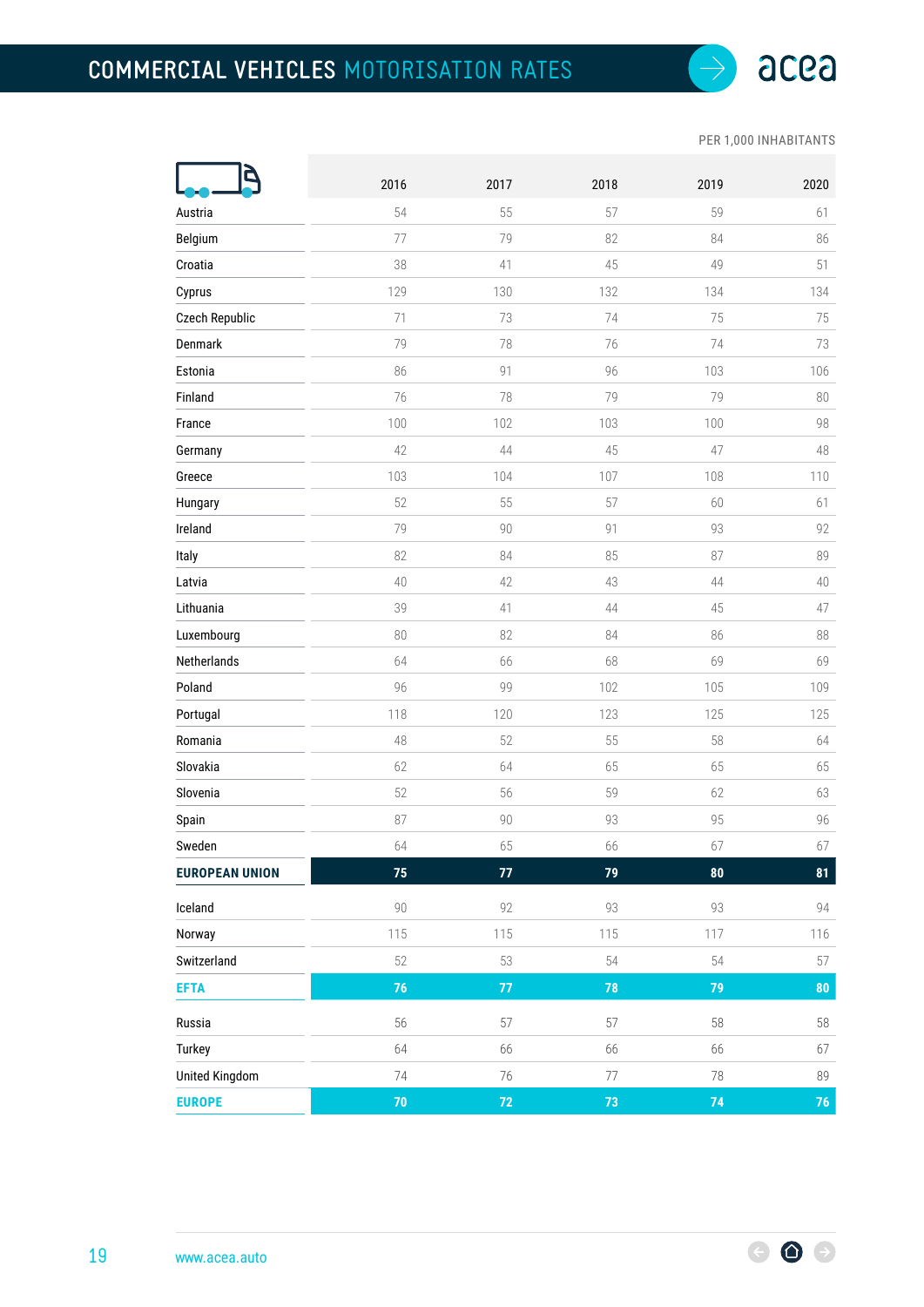#### <span id="page-19-0"></span>**VEHICLE OWNERSHIP** <sup>6</sup>



|                                     |       | 2020                                                                      | 2020                     | 2020                              | 2020              | 2020                     | 2020   | 2020                     | 2020   | 2020                     | 2020              | 2020                     |
|-------------------------------------|-------|---------------------------------------------------------------------------|--------------------------|-----------------------------------|-------------------|--------------------------|--------|--------------------------|--------|--------------------------|-------------------|--------------------------|
|                                     |       | Austria                                                                   | <b>Belgium</b>           | Croatia                           | <b>Denmark</b>    | Finland                  | France | <b>Hungary</b>           |        | Latvia Netherlands       | Poland            | Sweden                   |
| Households with no car              | $\%$  | 23.0                                                                      | 18.0                     | $\hspace{1.0cm} - \hspace{1.0cm}$ | 37.7              | $\overline{\phantom{m}}$ | 14.8   | $\overline{\phantom{m}}$ | 42.8   | $\overline{\phantom{m}}$ | 28.6              | $\overline{\phantom{a}}$ |
| Households with at least 1 car      | %     | 77.0                                                                      | 82.0                     | $\overline{\phantom{m}}$          | 62.3              | $\overline{\phantom{m}}$ | 85.2   | $\overline{\phantom{a}}$ | 57.2   | $\overline{\phantom{m}}$ | 71.4              | $\qquad \qquad -$        |
| Households with 1 car               | $\%$  | 50.0                                                                      |                          |                                   | 44.4              |                          | 48.2   |                          | 38.6   |                          |                   |                          |
| Households with 2 cars              | %     | 20.0                                                                      | $\overline{\phantom{0}}$ | $\overline{\phantom{a}}$          | 15.3              | $\overline{\phantom{a}}$ | 31.7   | $\overline{\phantom{m}}$ | 12.6   |                          |                   |                          |
| Households with 3 cars or more      | $\%$  | 6.0                                                                       |                          |                                   | 2.6               |                          | 5.3    | $\overline{\phantom{0}}$ | 5.9    |                          |                   |                          |
| Average ownership period            | YEARS |                                                                           |                          |                                   | $\qquad \qquad -$ | 3,9                      | 5,6    |                          |        |                          |                   |                          |
| Share of second-hand cars           | $\%$  | $\hspace{1.0cm} \rule{1.5cm}{0.15cm} \hspace{1.0cm} \rule{1.5cm}{0.15cm}$ |                          |                                   |                   | $\overline{\phantom{0}}$ | 59.0   | $\overline{\phantom{a}}$ | 97.0   |                          |                   |                          |
| Average distance travelled          | KM    | 8,900                                                                     | $\overline{\phantom{m}}$ | 11,546                            | 14,112            |                          | 11,865 | 17,000                   | 14,690 | 10,454                   |                   | 11 000                   |
| Average distance travelled (petrol) | KM    | $\hspace{1.0cm} \rule{1.5cm}{0.15cm} \hspace{1.0cm} \rule{1.5cm}{0.15cm}$ |                          | $\overline{\phantom{a}}$          | 12,055            | $\overline{\phantom{a}}$ | 7,190  | $\overline{\phantom{m}}$ | 11,068 | 9,098                    | $\qquad \qquad -$ | 8 3 4 0                  |
| Average distance travelled (diesel) | KM    |                                                                           |                          | $\hspace{0.1mm}-\hspace{0.1mm}$   | 20,204            | $\overline{\phantom{m}}$ | 11,950 | $\overline{\phantom{m}}$ | 16,260 | 17,350                   |                   | 15 160                   |

6. Data for Germany only includes semi-trailer and other trucks